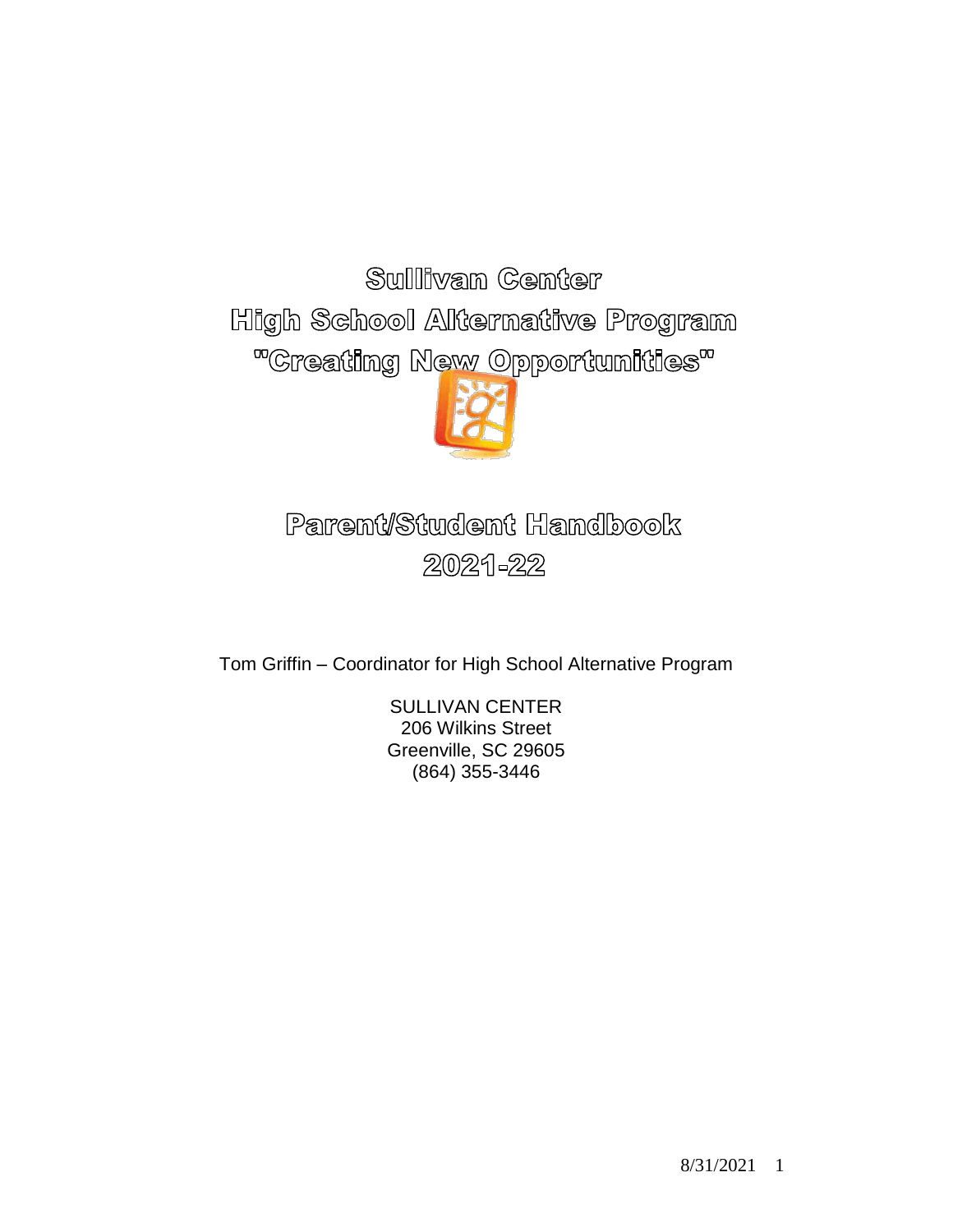#### *MESSAGE FROM THE COORDINATOR*

#### *Dear Students,*

*The staff of the High School Alternative Program looks forward to assisting you in your academic and social development. We expect you to cooperate with the staff and accept responsibility for your actions. You are expected to become familiar with this handbook and obey all rules of HSAP and Greenville County Schools.*

*We hope you will take advantage of the opportunities offered by HSAP. We encourage you to make good choices concerning your behavior and academic success. It is our goal to help you return successfully to a regular school setting or to make a smooth transition to Adult Education Programs.*

#### *Dear Parents,*

*We look forward to working with you and your child while he/she is attending the High School Alternative Program. This important time in your child's life is most likely to be successful when students, parents, and the school work together. We welcome your involvement in your child's academic, social and behavioral development and believe that your support and encouragement are essential to his/her success.*

*Please go over this handbook with your child! Emphasize that he/she is expected to obey all rules, respect others, and accept responsibility for his/her own actions. Let's work together to help your child be successful in his/her education and social development.*

*Tom Griffin Coordinator/High School Alternative Program*

#### *DISCLAIMER*

*Neither this handbook nor any part of it should be construed as a contract itself. This handbook is not intended to be comprehensive and is advisory, serving only to guide the student and parent. The program reserves the right to make changes or exceptions to statements in this handbook. Final interpretation of all program rules is left up to the Director of Alternative Education.*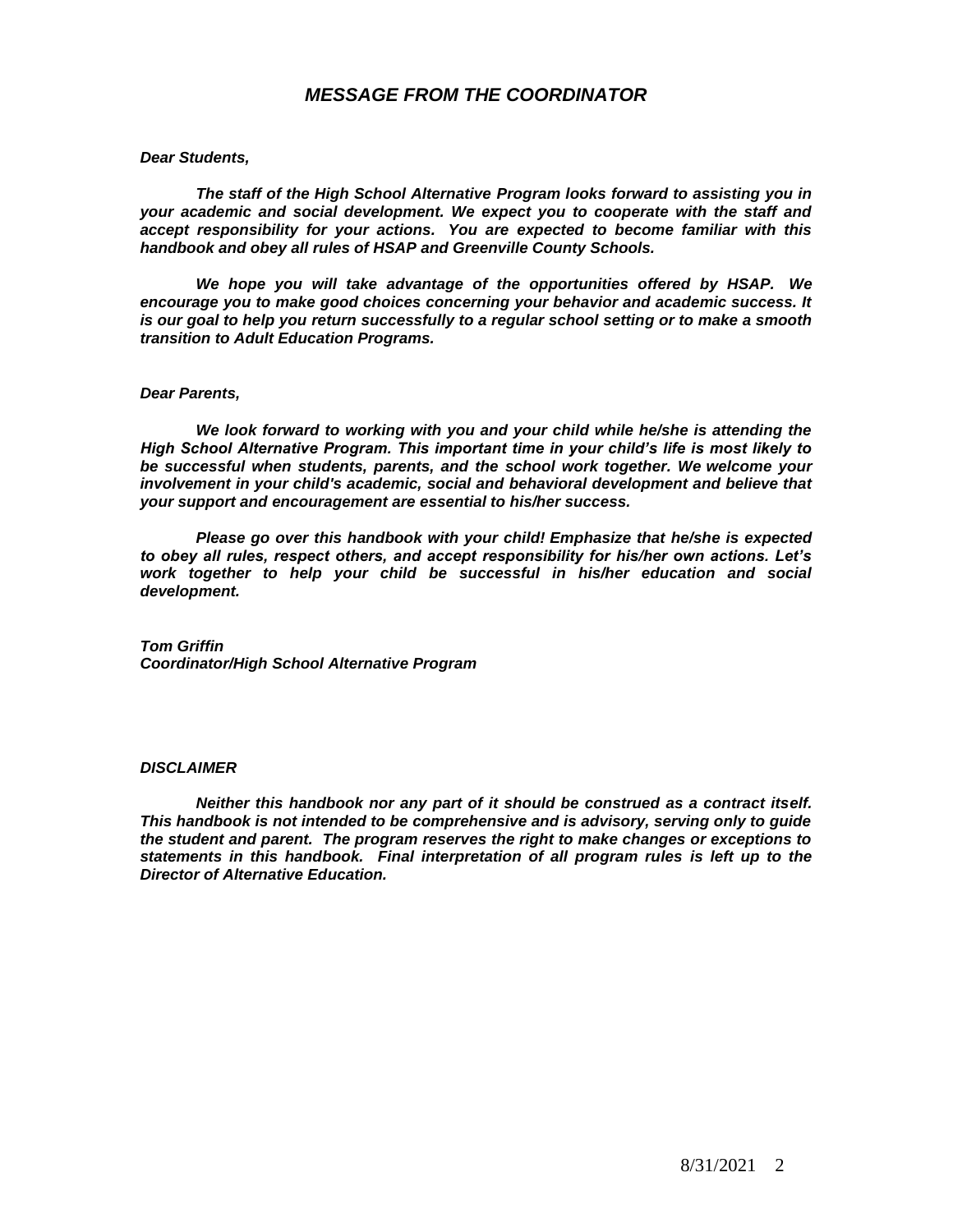#### **MISSION**

**The Alternative Programs of The School District of Greenville County will provide short term educational settings which offer instructional programs to address the behavioral, academic and social needs of at-risk students.**

#### **BELIEFS**

- **1. All students are capable of learning.**
- **2. All students are individuals with unique needs.**
- **3. Students have a desire to be successful.**
- **4. Students deserve respect, acceptance and encouragement.**
- **5. Students should be provided a safe environment for learning.**
- **6. Students need a curriculum that provides opportunities for academic and social development.**
- **7. Education is the responsibility of the home, school, student, and community.**

## **OBJECTIVES/GOALS**

- **1. Assist students in developing skills necessary to be successful in a regular school setting.**
- **2. Assist students in developing self-discipline and a sense of personal responsibility for their own actions.**
- **3. Assist students in improving academic skills.**
- **4. Provide students with a safe and nurturing environment for learning.**
- **5. Provide differentiated instruction with a standards based curriculum that meets that meets the needs of students.**
- **6. Provide opportunities for students to develop a more positive selfconcept.**
- **7. Assist students in identifying barriers that inhibit their educational and social development.**

## **PROGRAM DESCRIPTION**

**The High School Alternative Program was established in 1996. The goal of the program is to provide short-term intervention in a structured learning environment for at-risk students experiencing difficulty in the traditional academic setting. Students attending the High School Alternative Program will be given the opportunity to continue their education in an environment designed to address their academic, social, and behavioral needs.**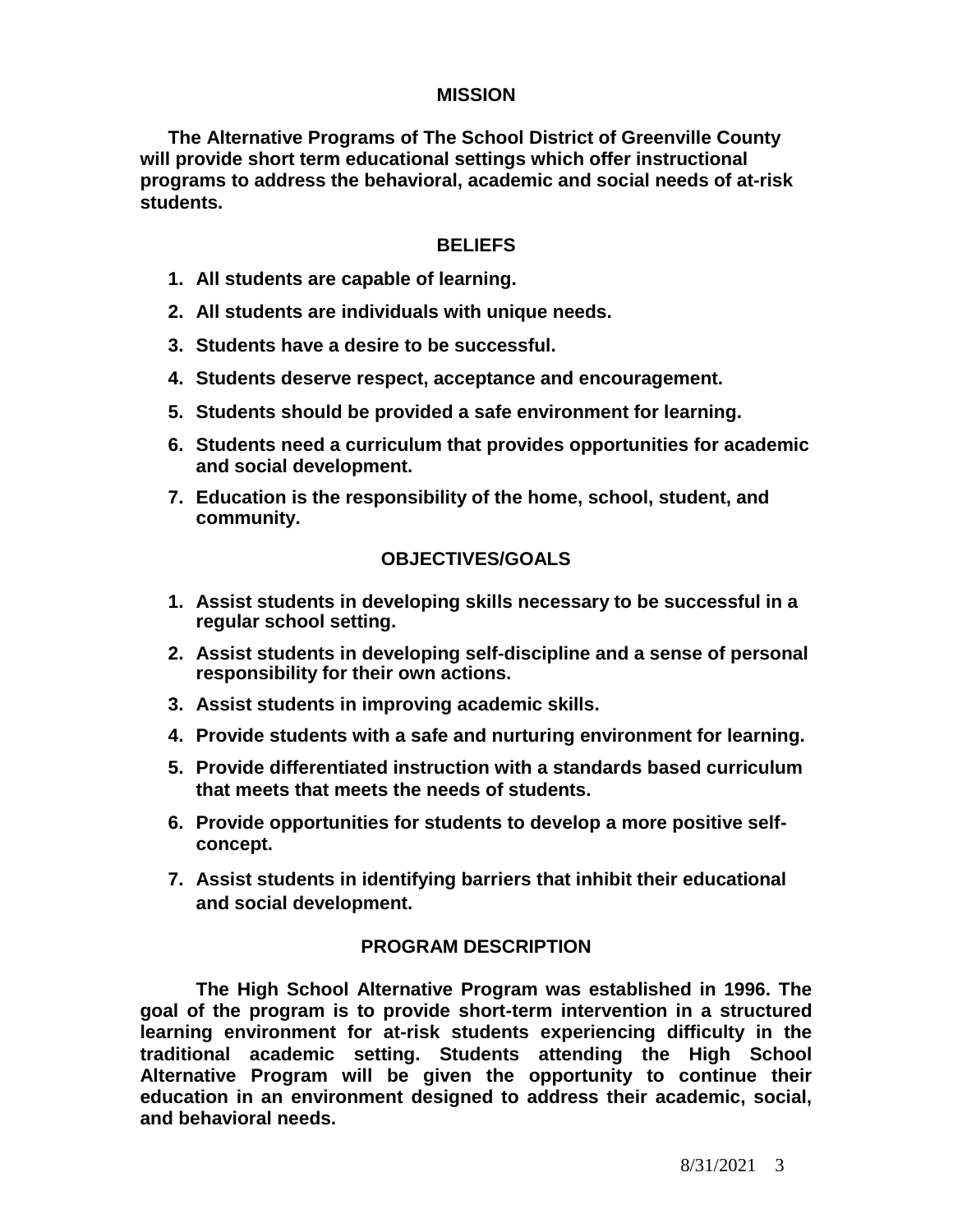**Students are referred to the program by a School District Hearing Officer. Once completing the program, the student will be able to return to his/her home school. Completion of the program is based solely on student performance. The ultimate goal of the High School Alternative Program is to help students reintegrate successfully into the traditional school setting or continue their education in a setting of their choice, to include Adult Education.** 

**The High School Alternative Program offers courses via Edgenuity computer based instruction. Academic support will be provided by instructional facilitators and certified content teachers. Students attend school from 8:30 A.M. – 3:00 P.M. and work in multi-age/multi-grade level classes. Each student works on an educational plan tailored to meet his/her academic needs. Small class sizes help to create an intimate climate and provide increased opportunities for attention to social and behavioral needs. The staff at the High School Alternative Program is trained to function as a team and to be consistent in their expectations of students who attend the program.**

**The High School Alternative Program promotes acceptance of responsibility for one's own actions and development of self-discipline. The on-site counseling staff will offer opportunities for individual and group counseling and opportunities to improve the skills necessary for success in life. Students are returned to the traditional academic setting once they have successfully completed their prescribed program.**

#### **EDUCATION PLAN**

- **1. Raise the academic challenge and performance of each student**
- **2. Ensure quality personnel in all positions**
- **3. Provide a school environment supportive of learning**
- **4. Effectively manage and further develop necessary financial resources**
- **5. Improve public understanding and support of public schools**

#### **PROGRAM STAFF**

**Director of Alternative Programs <b>Dr. Kathie Greer Coordinator/Principal Tom Griffin Math Instructor Tricia - Ann Simms Science Instructor Community Community Science Instructor Community Community Community Community Community Community Community Community Community Community Community Community Community Community Community Community Com English Instructor Belinda J. Garrison Social Studies Instructor Amanda Bentley Spanish/Related Arts Meather Cortes Teacher Assistant Annette Walker Teacher Assistant Napoleon Ferguson**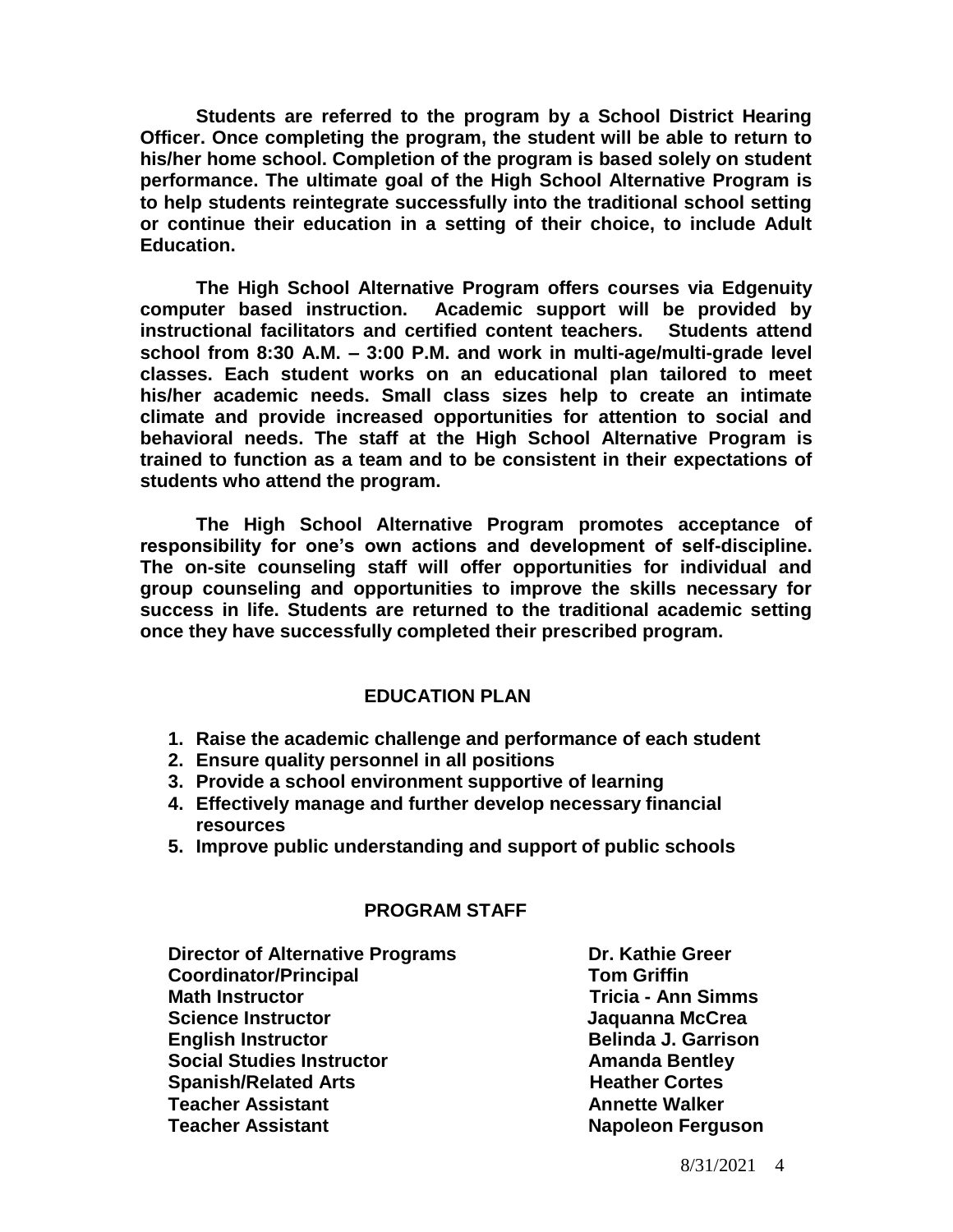**Instructional Coach Ameka Cruz Instructional Facilitator Manufacture Constructional Facilitator Manufacture Relix Adams Instructional Facilitator Advisory Contracts Adrian Wideman Instructional Facilitator Tim Maybin Instructional Facilitator James Griffin Guidance Counselor Charlotte Wright** Charlotte Wright **Social Worker/Attendance Laura Johnson Behavior Support Nicole Shartzer Transition Specialist Ulysses Sweeney Instructional Support Contract Contract Support Contract Contract Contract Contract Contract Contract Contract Contract Contract Contract Contract Contract Contract Contract Contract Contract Contract Contract Contract Co** 

#### **SCHOOL/OFFICE HOURS**

**The instructional day for students begins at 8:30 A.M. and ends at 3:00 P.M. STUDENTS MUST BE IN THE BUILDING PRIOR TO 8:30. (Over sleeping is not an excused tardy.) Someone will be available in the office to assist parents and/or students between the hours of 8:00 A.M. - 4:00 P.M. If special assistance is needed, please schedule a conference to meet with the appropriate personnel. Students may be dropped off as early as 7:45 AM; this is when the doors will be opened. (Doors are not opened prior to 7:45 AM) Breakfast and Lunch are provided to all students at no charge. If students wish to eat breakfast they should arrive prior to 8:15 am. Students will eat lunch with the class they are assigned to.** 

**Students should be picked up no later than 3:30 PM. Parents must contact the Main Office and submit written permission should their child request to ride with someone other than the designee assigned by the parent during the intake procedure. All students must use the designated area for dropoff and pick-up.**

| <b>Check-in</b>        | $7:45$ AM $-$ 8:25 AM  |
|------------------------|------------------------|
| 1 <sup>st</sup> Period | $8:30$ AM $-$ 9:30 AM  |
| 2 <sup>nd</sup> Period | $9:30$ AM $-$ 10:30 AM |
| 3rd Period             | 10:30 AM - 11:30 AM    |
| Lunch                  | 11:30 AM - 12:00 PM    |
| 4 <sup>th</sup> Period | $12:00$ PM $- 1:00$ PM |
| 5 <sup>th</sup> Period | $1:00$ PM $- 2:00$ PM  |
| 6 <sup>th</sup> Period | $2:00$ PM $-3:00$ PM   |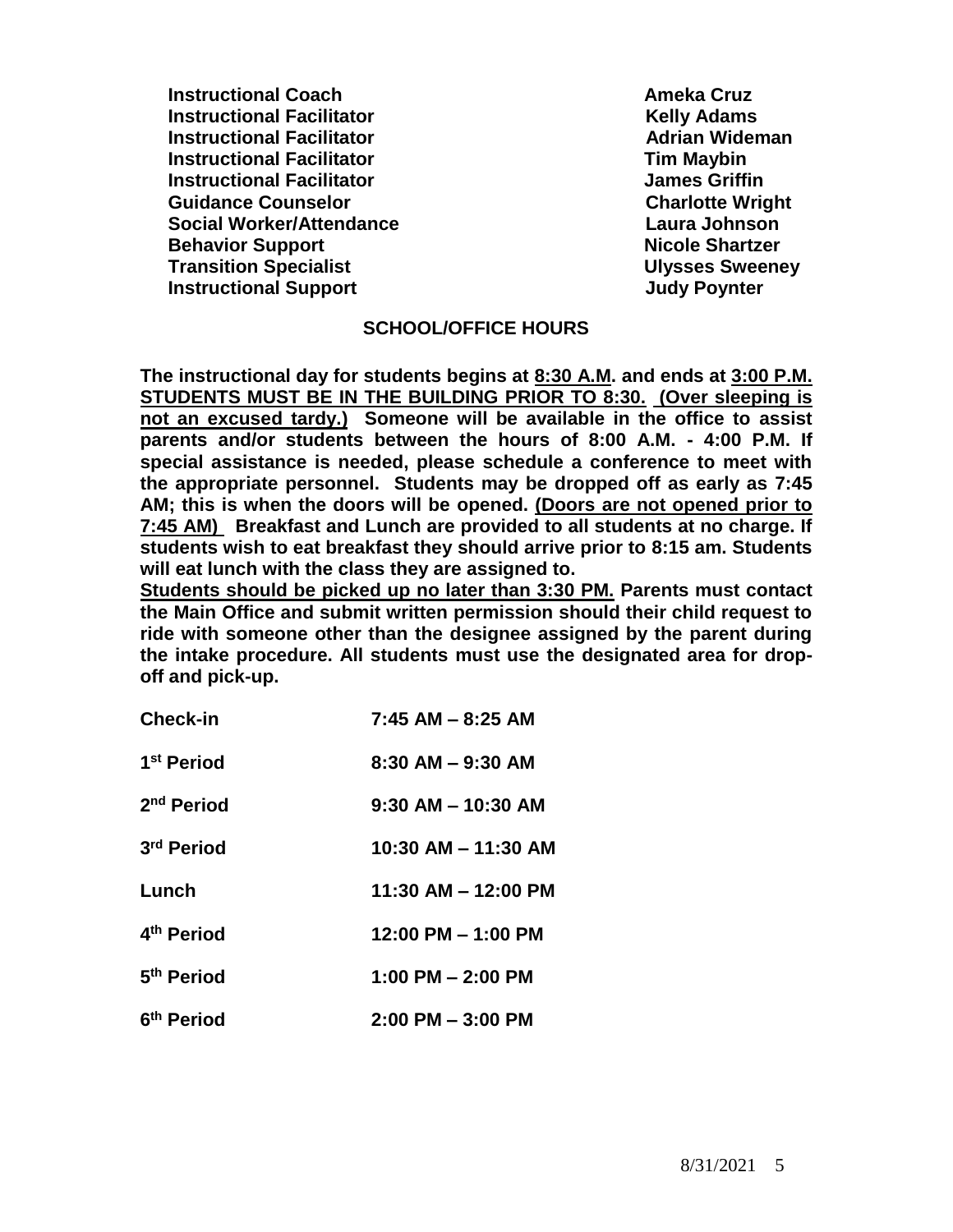## **CURRICULUM REQUIREMENTS FOR A SC HIGH SCHOOL DIPLOMA**

**For a public school student to receive a South Carolina High School Diploma, the student must meet the following requirements:** 

- **Complete a minimum of twenty-four units of credit as prescribed and**
- **Meet the standard on all subtests of the Exit Examination, in addition to passing all required courses.**

| <b>Subjects</b>                                               | <b>Units Required</b> |
|---------------------------------------------------------------|-----------------------|
| English/language arts                                         | 4.0                   |
| <b>Mathematics</b>                                            | 4.0                   |
| <b>Science</b>                                                | 3.0                   |
| <b>U.S. History of Constitution</b>                           | 1.0                   |
| <b>Economics</b>                                              | 0.5                   |
| <b>U.S. Government</b>                                        | 0.5                   |
| <b>Other social studies</b>                                   | 1.0                   |
| <b>Physical education or ROTC</b>                             | 1.0                   |
| Computer science (including keyboard)**                       | 1.0                   |
| <b>Foreign language or Career and Technology Education***</b> | 1.0                   |
| <b>Electives</b>                                              | 7.0                   |
| <b>Total</b>                                                  | 24                    |

**\*\* The student must demonstrate computer literacy before graduation.**

**\*\*\* For a student in a College Prep program to meet state high school diploma requirements, one unit must be earned in foreign language (most four-year colleges/universities require at least two years of the same foreign language). For a student in Tech Prep Program, one unit must be earned in Career and Technology Education course work.**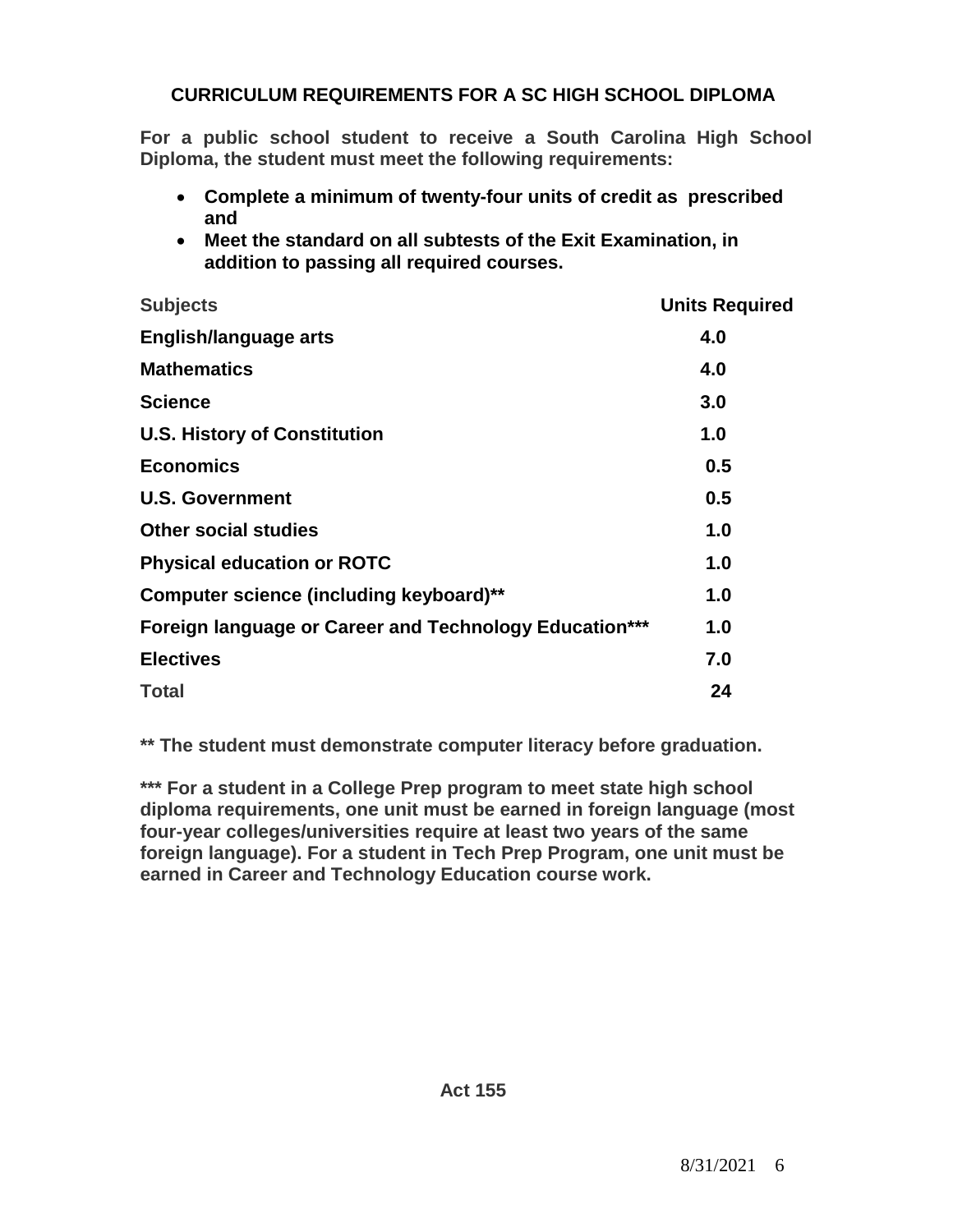**All students entering the eleventh grade for the first time in school year 2021-22 and subsequent years must be administered a college and career readiness assessment.**

**In addition, all students entering the eleventh grade for the first time in school year 2021-22 and subsequent years must be administered a Work Keys assessment.**

#### **CURRICULUM/GRADING SYSTEM**

**The High School Alternative Program provides computer based instruction provided by Edgenuity. Edgenuity offers standards based digital curriculum in math, science, English, social studies, and electives. Mastery for each course is 60%.**

| Algebra I*                        | English III*                               |
|-----------------------------------|--------------------------------------------|
| Algebra II*                       | English IV*                                |
| Geometry*                         | <b>Geography World Cultures (Global 1)</b> |
| <b>Precalculus</b>                | Economics*                                 |
| <b>Probability and Statistics</b> | Government *                               |
| Algebra IA*                       | US History*                                |
| Algebra IB*                       | <b>World History*(Global 2)</b>            |
| Biology*                          | Sociology                                  |
| Chemistry*                        | <b>Art Appreciation</b>                    |
| Physical Science*                 | <b>Music Appreciation</b>                  |
| English I*                        | <b>Physical Education</b>                  |
| English II*                       | And more                                   |
|                                   |                                            |

#### **END-OF-COURSE EXAMINATION PROGRAM (EOCEP)**

**End of course exams are final exams for block/semester courses. These exams are administered in U.S. History; Algebra 1; Algebra 1, Part B; English 1; and Biology 1. EOCs count as twenty percent (20%) of the final average**

#### **PERSONAL BELONGINGS**

**.** 

**Book bags and backpacks are not allowed within the school. Students should keep all allowed personal belongings with them at all times. Any items of value should be left at home. Furthermore, students are encouraged not to bring excessive amounts of money to school. The school and the School District of Greenville County are not responsible for**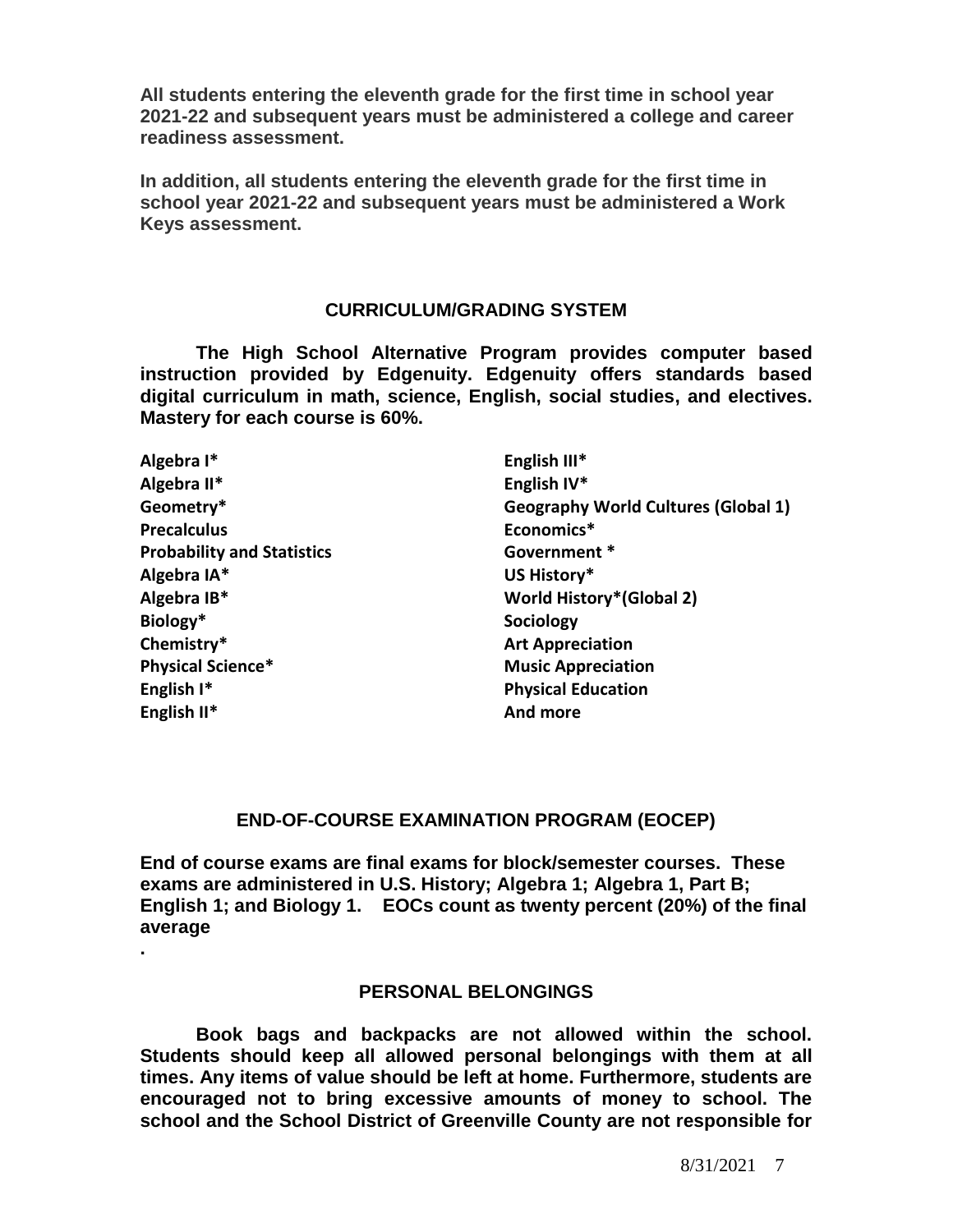**theft or loss of personal belongings. Food and drink will be provided during breakfast and lunch. Students may not have food, drink, or gum during regular class periods.** 

#### **PAGING DEVICES, TELECOMMUNICATION DEVICES, AND CELL PHONES**

**For purpose of this policy, paging devices are defined as telecommunications devices, to include mobile telephones that emit an audible signal, vibrate, display a message or otherwise summon or deliver a communication to the possessor.**

**While enrolled in the High School Alternative Program (HSAP), no student may have in their possession, a cell phone, MP3 player, or any other electronic or paging device. Violations will result in the device being confiscated by faculty or staff.** 

**Neither the school nor the district will be responsible for any lost, stolen, or damaged electronic device or cell phone brought onto school property.**

**The principal or his/her designee may authorize a student to otherwise possess a paging device if the student is an active member of an emergency service organization, needs the paging device for a legitimate reason, as determined by the principal. In such cases, the student must have prior written consent from the principal or his/her designee.**

**A person, who finds a student in possession or use of a paging device in violation of this policy, must report the student to the school principal. The principal or his/her designee must confiscate the device. The device will be returned to the student's parent/legal guardian according to the terms set forth below. Confiscated cell phones must be returned to a parent/legal guardian prior to the end of the school year. A student who violates this policy regarding use and possession of paging devices is subject to discipline as follows:**

**First offense – confiscation of the paging device or mobile telephone and after a conference held the next school day with the parent/legal guardian, the paging device or mobile telephone will be returned to the parent/legal guardian the following school day. The parent/legal guardian must sign an agreement acknowledging their understanding of Board Policy JDCA and the penalties for subsequent violations.**

**Second offense - confiscation of the paging device or mobile telephone and after a conference with the parent/legal guardian, the paging device or mobile telephone will be returned to the parent/legal guardian when the student exits the program.**

**Third and subsequent offenses - confiscation of the paging device or mobile telephone and after a conference with the parent/legal guardian, the**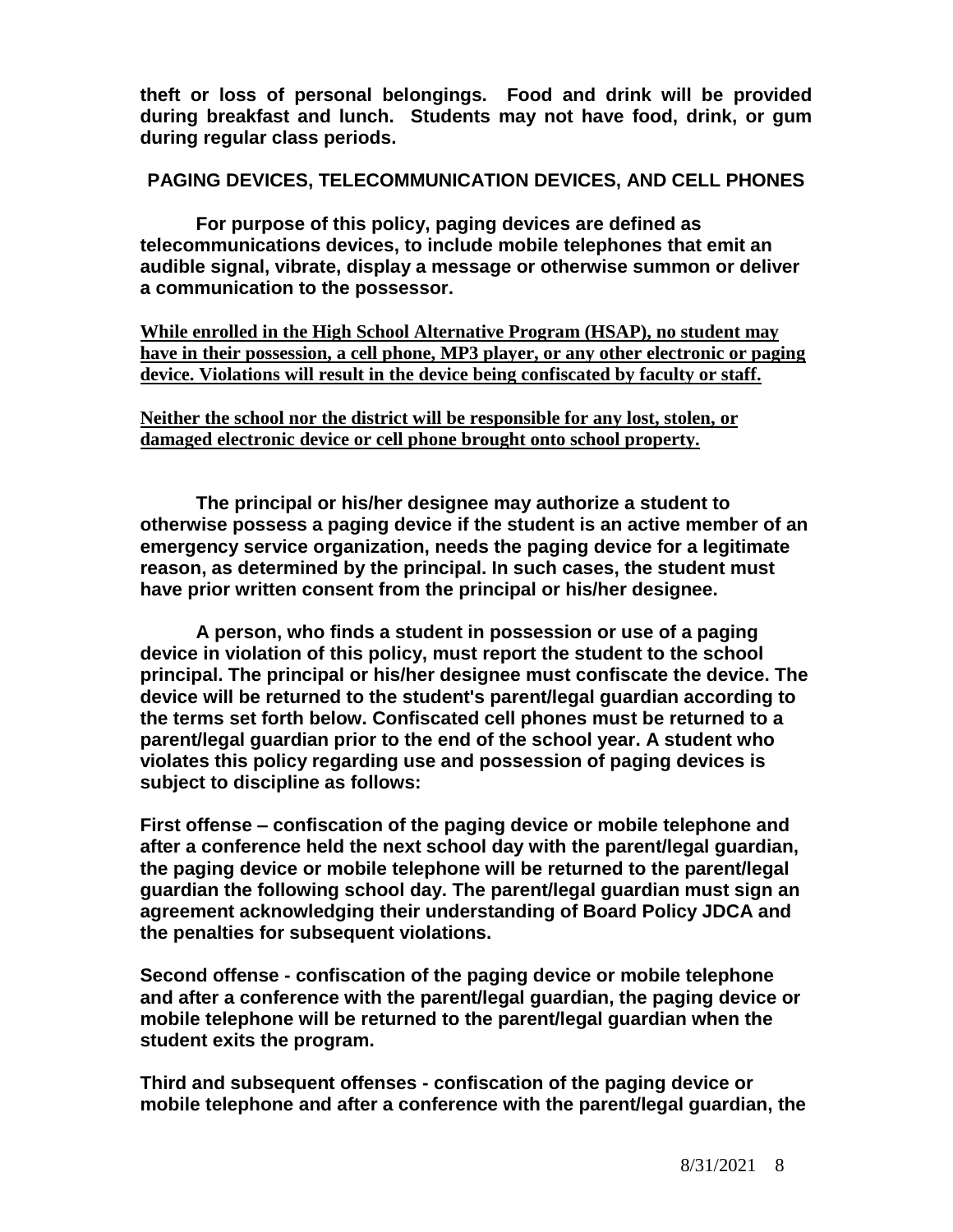**paging device or mobile telephone will be returned to the parent/legal guardian when the student exits the program.**

 **The HSAP does not allow students to bring any paging devices, telecommunication devices, and/or cell phones to school. Staff and the HSAP will not be held liable for any damage and/or loss to such items.**

#### **LIFE SKILLS**

**HSAP not only focuses on the academic success of student, but also their social development. All students attending HSAP will receive Life Skills instruction. Some of the subjects covered in Life Skills are communication, anger management, conflict resolution, decision-making, and alcohol & drug abuse. There is no grade or academic credit given for Life Skills. Phoenix Center staff will conduct our Life Skills curriculum and provide counseling services to students. Life Skills will also be conducted by the Facilitators and students will also have access to Life Skills activities in our Ripple Effects Program.**

## **PUPIL PERSONNEL SERVICES**

**A guidance counselor will be available to offer assistance to students and parents. This individual will work with students in discussing personal and school related issues. The counseling staff will strive to be available, informed, and open to suggestions for broader service.**

#### **PARENT/TEACHER COMMUNICATION**

**Parents should expect weekly contact from their student's facilitator on a weekly basis to update them on their student's progress. We hope that parents will take advantage of the Alternative Program webpage and the Parent Portal. All parents are encouraged to contact the school to set up a conference with a student's facilitator (s) by calling 355-5182. Facilitators may also request conferences if needed. Parents are encouraged to stay in touch with facilitators by attending scheduled parenting meetings, calling if they have a concern after talking with their child, coming in to observe and support staff in our efforts.**

#### **ADDRESS/PHONE CHANGES**

**Any student who has a change of address or phone number during the school year should report the new information to the office immediately.**

#### **PARENT NIGHT/OPEN HOUSE**

**Periodically throughout the school year, HSAP will sponsor Parent Night/Open House. Parents are urged to attend and talk with teachers and**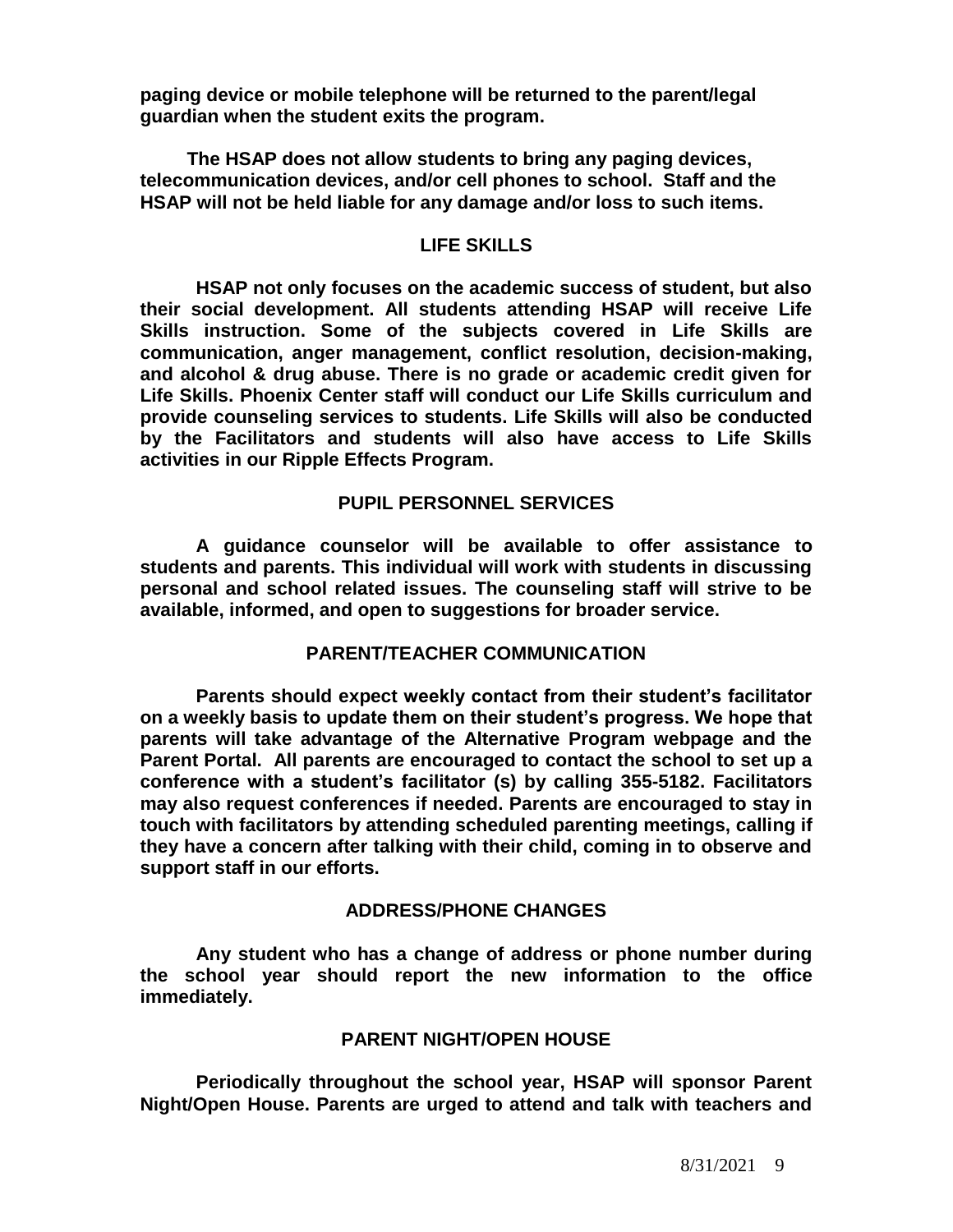**fellowship with other parents, and interact with program staff who will discuss various subjects of interest to parents of the students.** 

#### **EXPECTATIONS FOR STUDENTS/EXIT REQUIREMENTS**

**Program exit requirements will be explained to parents and students during the enrollment conference. We do require that students demonstrate over a substantial period of time the ability to function academically and socially in the regular school environment. Our staff will contact parents weekly to share student progress and to answer any questions. While in the Alternative setting students are expected to do the academic rigor that is required of them. Sleeping in class will not be tolerated. Students will be expected to work during class throughout the day. Students that cannot stay awake will be here a longer period of time as will, students who choose not to work during the school day.**

#### **MEDICATION**

**All medications shall be maintained in the main office. Proper forms from parent and physician must be completed and on file. We cannot dispense any medication without parental and physician consent.**

#### **TRANSPORTATION/STUDENT PARKING**

**All students will be responsible for arranging their own transportation to and from school. Designated areas are provided for student parking. Students should park their cars in their assigned area. Students should enter the building immediately. Loitering in the parking lot is prohibited. Students must remain in the assigned drop-off/pick-up waiting area. The school and the School District of Greenville County are not responsible for thefts or other vandalism to student cars or property. Students are encouraged not to leave valuables in their cars. All students should enter and exit the campus at the designated area. Students are to immediately report to the Check-In area upon arrival.**

**Parent/Guardian must call the Main Office and submit written permission if they request their child to ride with anyone other than the person designated at the intake conference. Students must enter and exit the building as soon as they arrive or depart. Loitering will not be permitted.**

#### **BREAKFAST/LUNCH PROGRAM**

**Breakfast and lunch are provided to all students at no cost.**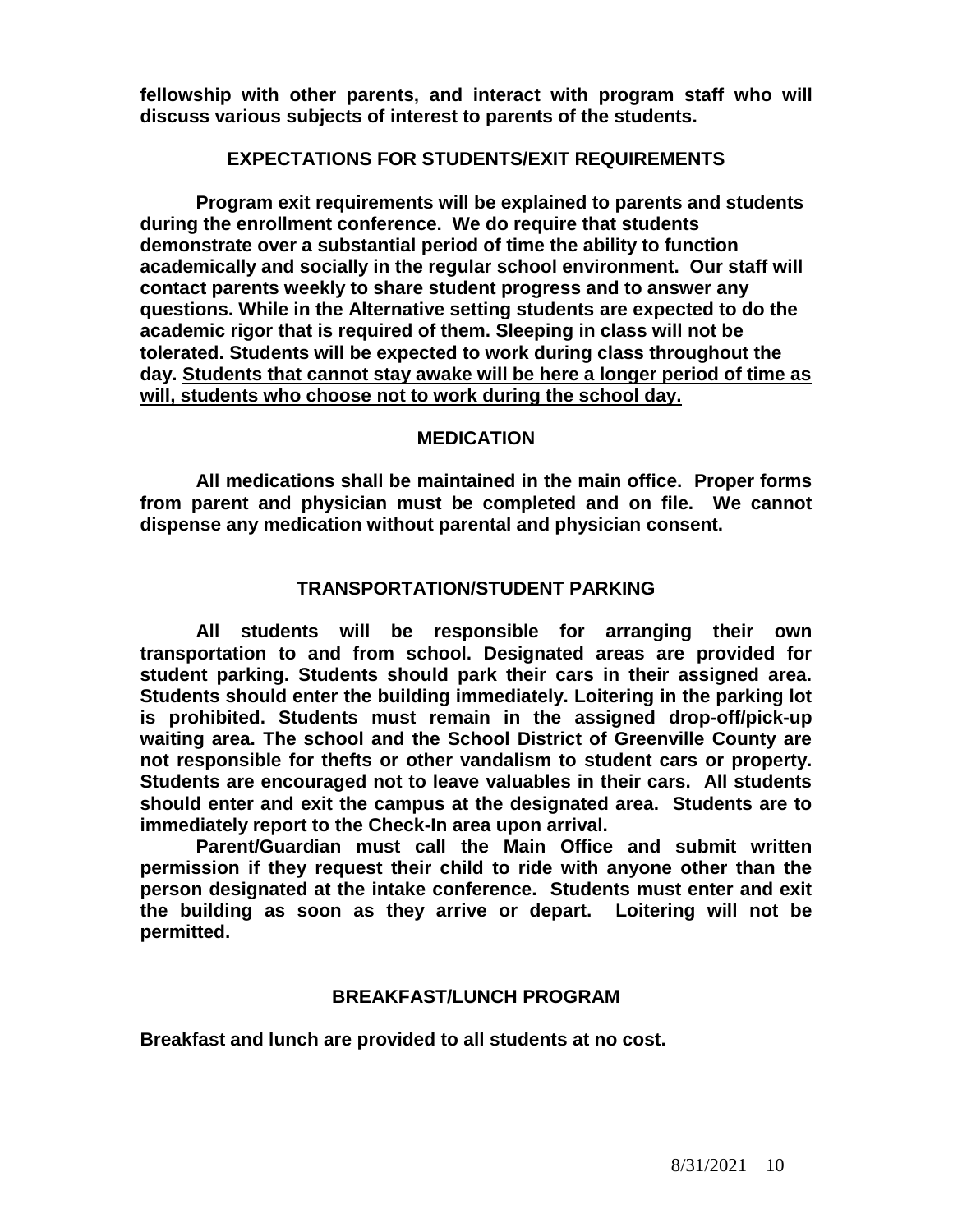#### **VISITORS**

**Visitors are not allowed on campus unless permission has been granted from the office. Students are not to invite relatives or friends to school for class visits. With permission, parents are welcome to visit school. Expelled or suspended students are not allowed on school grounds. All visitors must check in the main office.**

#### **HALL MOVEMENT**

**Students should not be in the halls at any time without adult supervision. Any time a student needs to transition in the building. There must be prior notification to the room or office they are transitioning to and adults must be in the hallway or at their doors ensuring that the appropriate transition occurs.**

#### **EARLY DISMISSALS**

**When a student needs to leave school early, he or she must bring a note stating the reason for the early dismissal and the phone number where the parent(s) or guardian(s) may be reached. Students will not be dismissed by a telephone call. Parents must enter the school to sign out the student when the student is leaving school early.**

**Although parent notes will be honored, early dismissal will be classified as excused or unexcused.**

#### **TARDINESS TO SCHOOL**

**Students are expected to arrive at school and be in their classroom by 8:30 A.M. Breakfast services will end at 8:15 AM. Please plan for traffic delays and leave a little early. Students will receive two free tardies of 15 minutes or less per semester. Thereafter, a parent conference will be required in an effort to correct. Excessive tardies will require an attendance intervention to implement an improvement plan and inform parents/students of possible consequences for continued truancy.**

#### **ATTENDANCE REGULATIONS**

**School is compulsory between the ages of six and seventeen, by state statute. The maximum age for public school attendance is 21. However, a student who reaches his twenty-first birthday while enrolled as a high school senior and is a candidate for graduation may remain to complete that school year.**

**Absences in High School are accrued per course. Note: Classes missed during early dismissals count toward the maximum number of allowable absences in any one class.**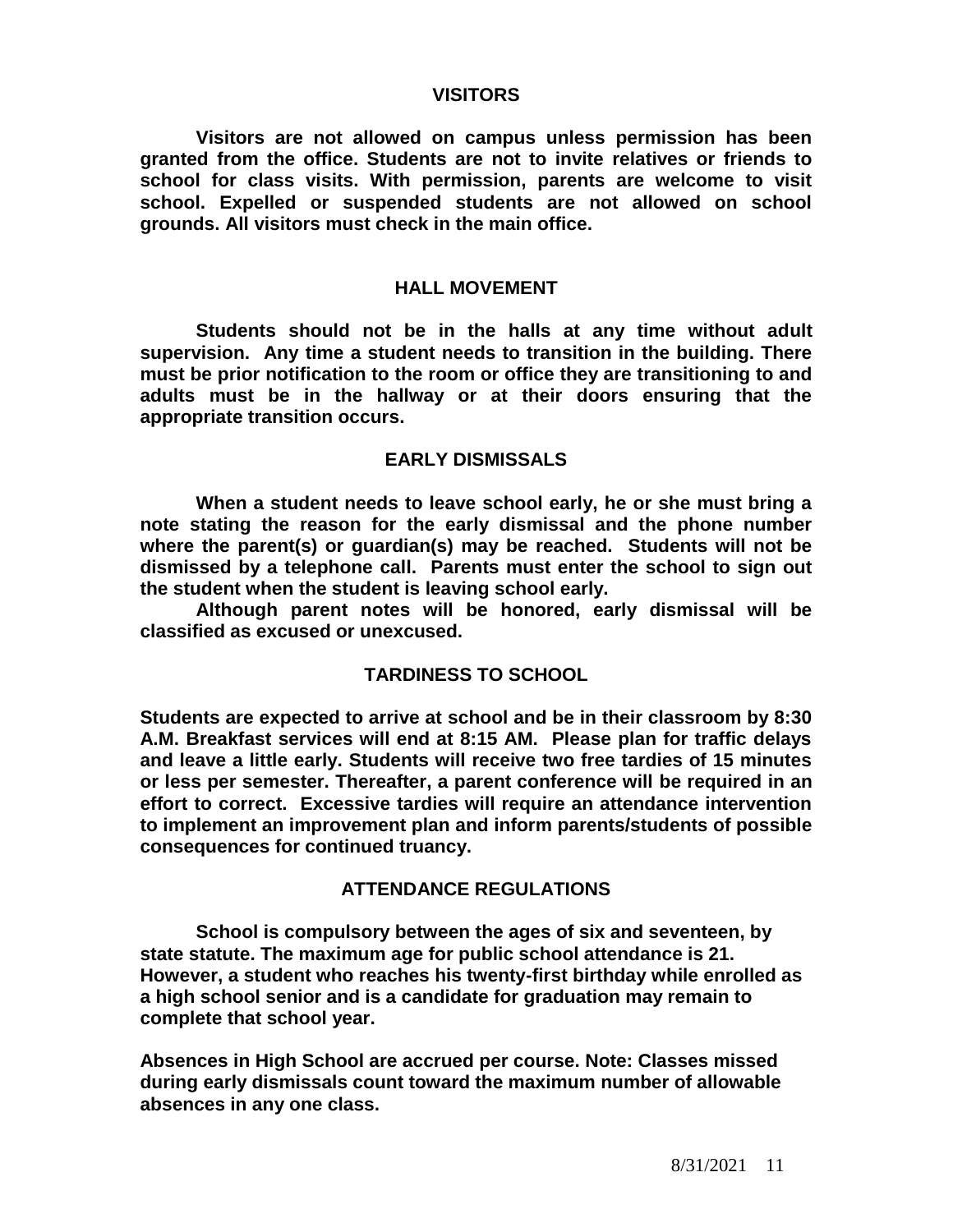*Standard / Regular Schedule (Full Year Courses)* **- Students must attend at least 170 days of each 180-day (year) course and at least 85 days of each 90-day (semester) course, as well as meet all minimum requirements for each course. The first ten (10) absences may be lawful, unlawful, or a combination.** *Absences in excess of ten (10) may cause students to lose credit for the year.* **All absences beginning with the eleventh (11th) must be lawful and will be excused if they fall within the guidelines of lawful absences.**

*4 x 4 Block Schedule (Semester Courses) -* **Students must attend at least 85 days of each 90-day (semester) course as well as meet all minimum requirements for each course.** *Absences in excess of five (5) may cause the student to lose credit for the semester.* **The first five (5) absences per semester course may be lawful, unlawful, or a combination. All absences beginning with the sixth (6th) must be lawful and will be excused if they fall within the guidelines of lawful absences.**

*A/B Schedule* **- To receive credit, students must not miss more than five (5) days of a year course (unit course), or three (3) days of a semester course (1/2 unit course), as well as meet all minimum requirements for each course.** *Absences in excess of five (5) days may cause the student to lose credit for a year course; absences in excess of three (3) days may cause the student to lose credit for a semester course.* **The first five (5) absences for a year course and the first three (3) absences for a semester course may be lawful, unlawful, or a combination. All absences beginning with the sixth (6th) for a year course and the fourth (4th) for a semester course must be lawful and will be excused if they fall within the guidelines of lawful absences.** *A. Lawful Absences*

- 1. **Absences caused by a student's own illness\* and whose attendance in school would endanger his or her health or the health of others. \*Verified by a statement from a physician within two (2) days of the** student's return to school. Absences for Chronic or Extended illness will be approved only when verified by a physician's statement.
- 2. Absences due to an illness or death in the student's immediate family verified by a statement from the parent within two (2) days of the student's return to school.
- 3. Absences due to a recognized religious holiday of the student's faith when approved in advance. Such requests must be made to the principal in writing.
- 4. Absences for students whose parents/guardians are experiencing a military deployment. A principal may grant up to five days of excused absences provided that 1) the absence is preapproved, 2) the student is in good standing, 3) the student has a prior record of good attendance, and 4) missed work is completed and turned in within the school's allotted time period. 5. Absences due to activities that are approved in advance by the principal. This would include absences for extreme hardships. Such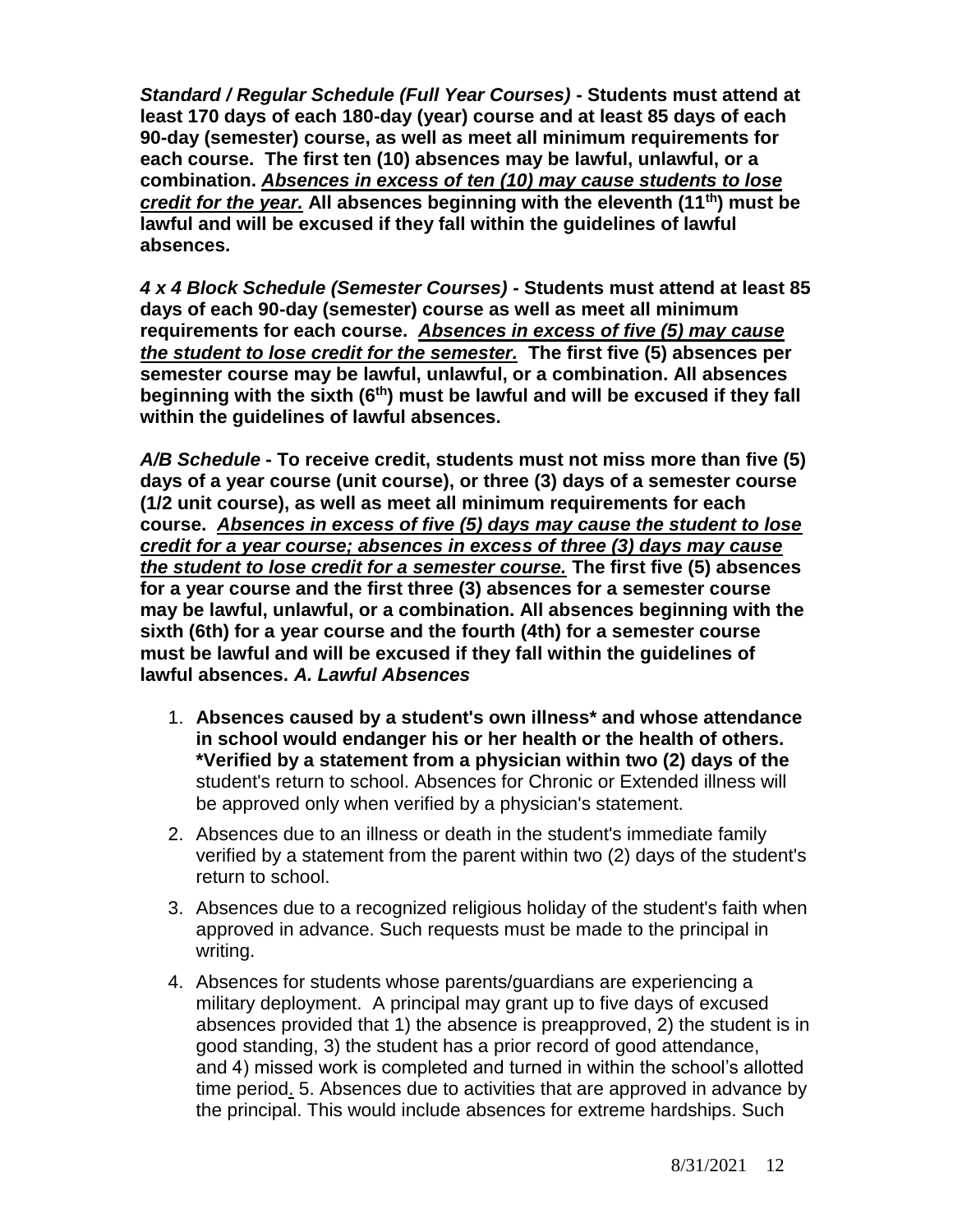approval should be prearranged when possible. \* Including doctor's appointments.

## *B. Unlawful Absences*

- 1. Absences of a student without the knowledge of his or her parents.
- 2. Absences of a student without acceptable cause with the knowledge of his or her parents.
- 3. Suspension is not to be counted as an unlawful absence for truancy purposes.

## *C. Approval of Absences in Excess of Ten (10) Days and Approval Credit*

- 1. The district board of trustees, or its designee, shall approve or disapprove any student's absence in excess of ten (10) days, whether those absences are lawful, unlawful, or a combination of the two.
- *2.* High School Credit In order to receive one Carnegie unit of credit, a student must be in attendance at least 120 hours, per unit, regardless of the number of days missed. Students whose absences are approved should be allowed to make up any work missed in order to satisfy the 120 hour requirement. Local school boards should develop policies governing student's absences giving appropriate consideration to unique situations that may arise within their districts when students do not meet the minimum attendance requirements.

## *D. Procedures for Makeup Work*

- 1. Provision for make-up of school work missed during excused absences shall be worked out with the teacher(s) concerned at the earliest time possible but should not exceed five (5) school days after the student returns to school.
- 2. Make up of school work missed during unexcused absences may be approved only with permission of the principal after consultation with the teacher(s) concerned.

## *Intervention*

1. Facilitators and Attendance clerks shall make daily contact (phone, letter or e-mails) to the parent(s)/guardian(s) of students who are absent. It is recommended that each school form an attendance intervention team to assume the responsibility of intervention or attendance matters. It is suggested that members of the attendance intervention team should be but not limited to the attendance clerk, counselor, assistant principal, mental health counselor, social worker, teacher and the special education coordinator. The principal would designate an attendance intervention coordinator from the intervention team.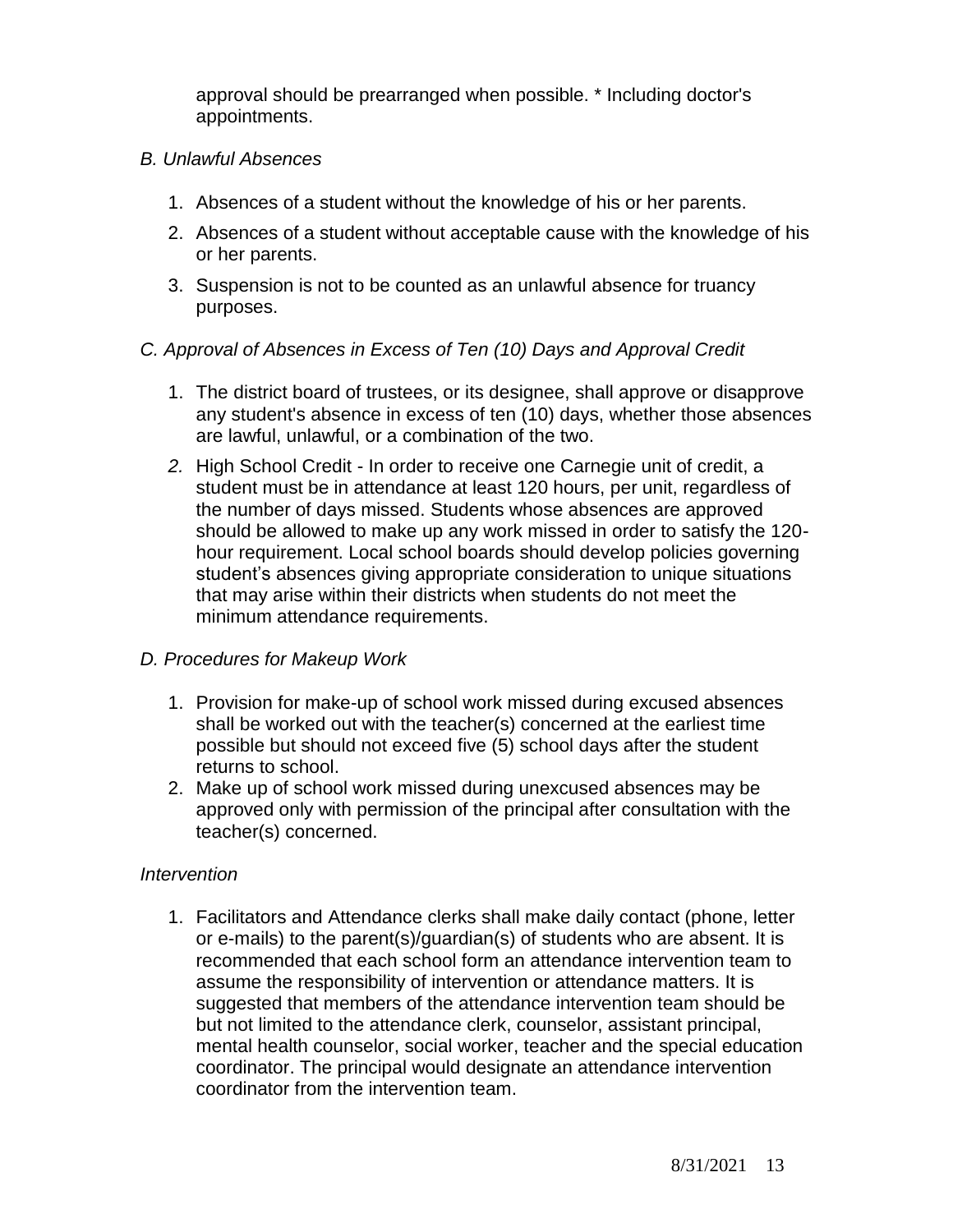- 2. After a student has accumulated three (3) consecutive or a total of five (5) unexcused absences, the attendance clerk will submit an attendance printout and dates of contact to the intervention team coordinator. The intervention team shall:
	- a. Hold a conference with the student and the parent(s) or guardian(s).
	- b. Identify reasons for the student's unlawful absences.
	- c. Develop a plan in conjunction with the student and the parent(s)/guardian(s) to improve attendance.
	- d. Apprise the parent(s)/guardian(s) of the South Carolina Compulsory Attendance Law.
	- e. Document the conference by having all appropriate conferees sign and date a *Student Attendance Intervention Plan* Form in the spaces provided.
- 3. Upon the seventh consecutive or eighth accumulated unexcused absence, the attendance clerk or the intervention team coordinator shall send an Attendance Referral to an attendance supervisor with the following information:
	- a. List of courses and grades currently enrolled in.
	- b. A summarized copy of the student's attendance signed and dated by the Principal.
	- c. Written excuses for absences.
	- d. Copy of current discipline record.
	- e. A completed Student Attendance Intervention Plan Form.
- 4. Upon receipt of a referral, the attendance supervisor shall immediately intervene to improve the student's attendance. Intervention shall include but not be limited to:
	- a. Convene a conference with the parent(s)/guardian(s) and the student.
	- b. Review the plan for improving attendance developed by the parent(s)/guardian(s), student, and intervention team, and make adjustments as necessary.
	- c. Follow-up on recommendations made by the intervention team.
	- d. Review with the parent(s)/guardian(s) the South Carolina Compulsory School Attendance Law and give the parent(s)/guardian(s) a copy of the law.
	- e. Inform the parent(s)/guardian(s) and student that any additional unexcused absence will result in referral to the appropriate agency.
	- f. Document the conference by having the parent(s)/guardian(s) and student sign and date the Student Attendance Intervention Plan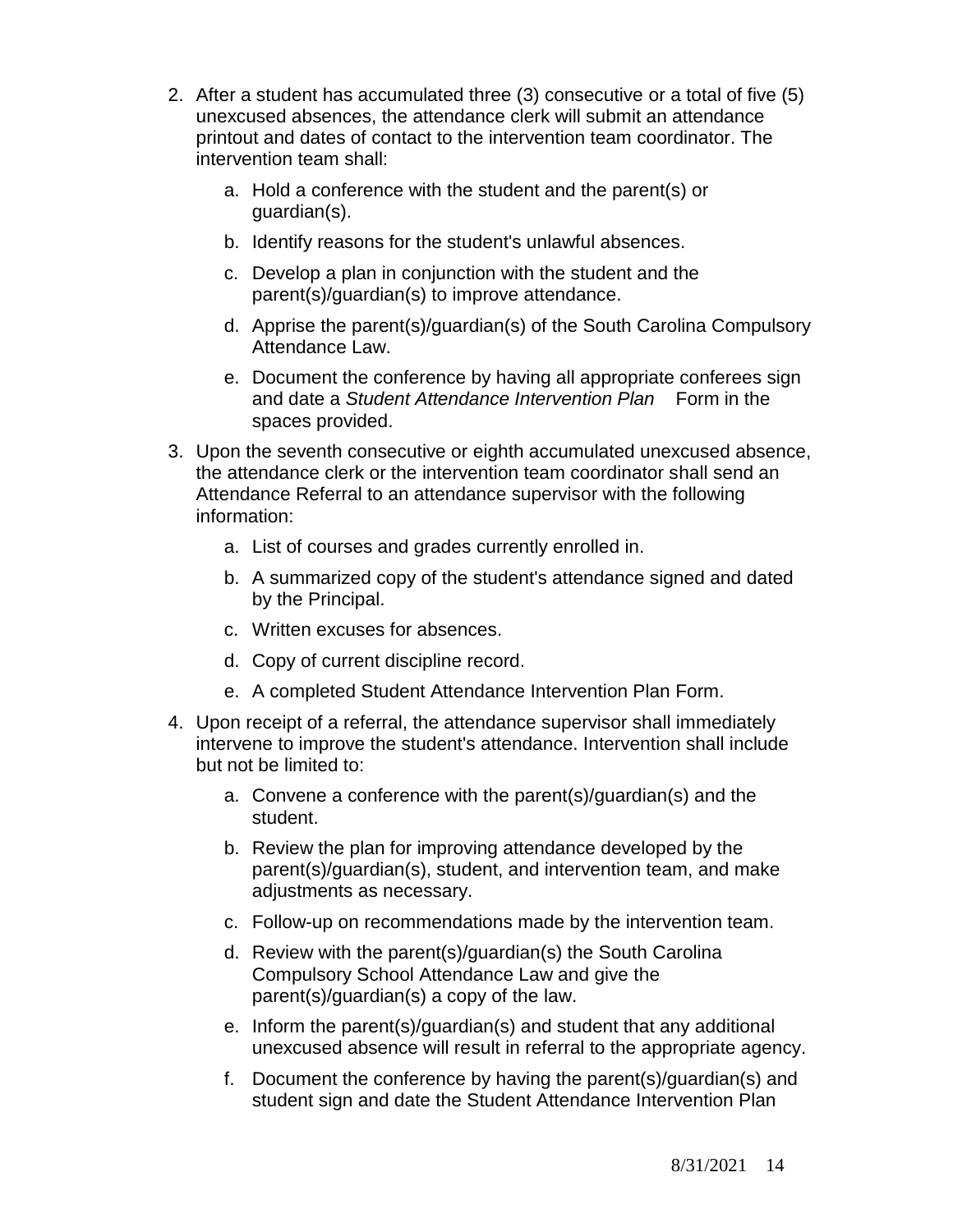Form. Include your written findings on recommendations made by the intervention team.

5. Continuing contact, as needed, will be maintained between the referring school and the attendance supervisor.

## STUDENT BEHAVIOR CODE (Policy JCDA)

The Board expects students to conduct themselves in an orderly, courteous, dignified and respectful manner. This requirement refers to their actions toward other students and teachers, their language, their dress and their manners. The Board believes self-discipline is an interpersonal goal of public education. Students have a responsibility to know and respect the policies, rules and regulations of the school and District. Violations of such policies, rules and regulations will result in disciplinary actions. The Board directs students to the District's Behavior Code set forth in this policy and the student handbook for their individual school. The Board authorizes its school authorities to employ probation and suspension and to recommend expulsion, if necessary, to enforce this policy.

It is the philosophy of the District to handle all student disciplinary matters at the lowest supervisory level possible and in the most reasonable manner possible. Disciplinary action will be taken in accordance with appropriate procedural rights being afforded to students and their parents/guardians as provided by state law, State Board of Education regulation, and/or the policies of this District.

The Board and the administration offer the following listing of offenses and the required or recommended dispositions for the information of students, parents/legal guardians and school personnel.

## *Application of this Policy*

The following rules regarding student conduct are in effect during the following times and in the following places:

- on the school grounds during, and immediately before or immediately after, school hours
- on the school grounds at any other time when the school is being used by a school group
- off the school grounds at a school activity, function or event
- en route to and from school or a school activity on a school bus or other school vehicle
- at any time or in any place that impacts the school's ability to maintain order and discipline in the Greenville County School District

## *Student Conduct Away from School Grounds or School Activities*

The Board expects administrators to take appropriate action when information becomes available about student misconduct away from school grounds or school activities that may have a direct and detrimental effect on or seriously threaten the discipline, educational environment, safety or general welfare of students, faculty, staff and/or administrators of the District. When assessing the impact of out-of-school behavior on a District school, the administrator should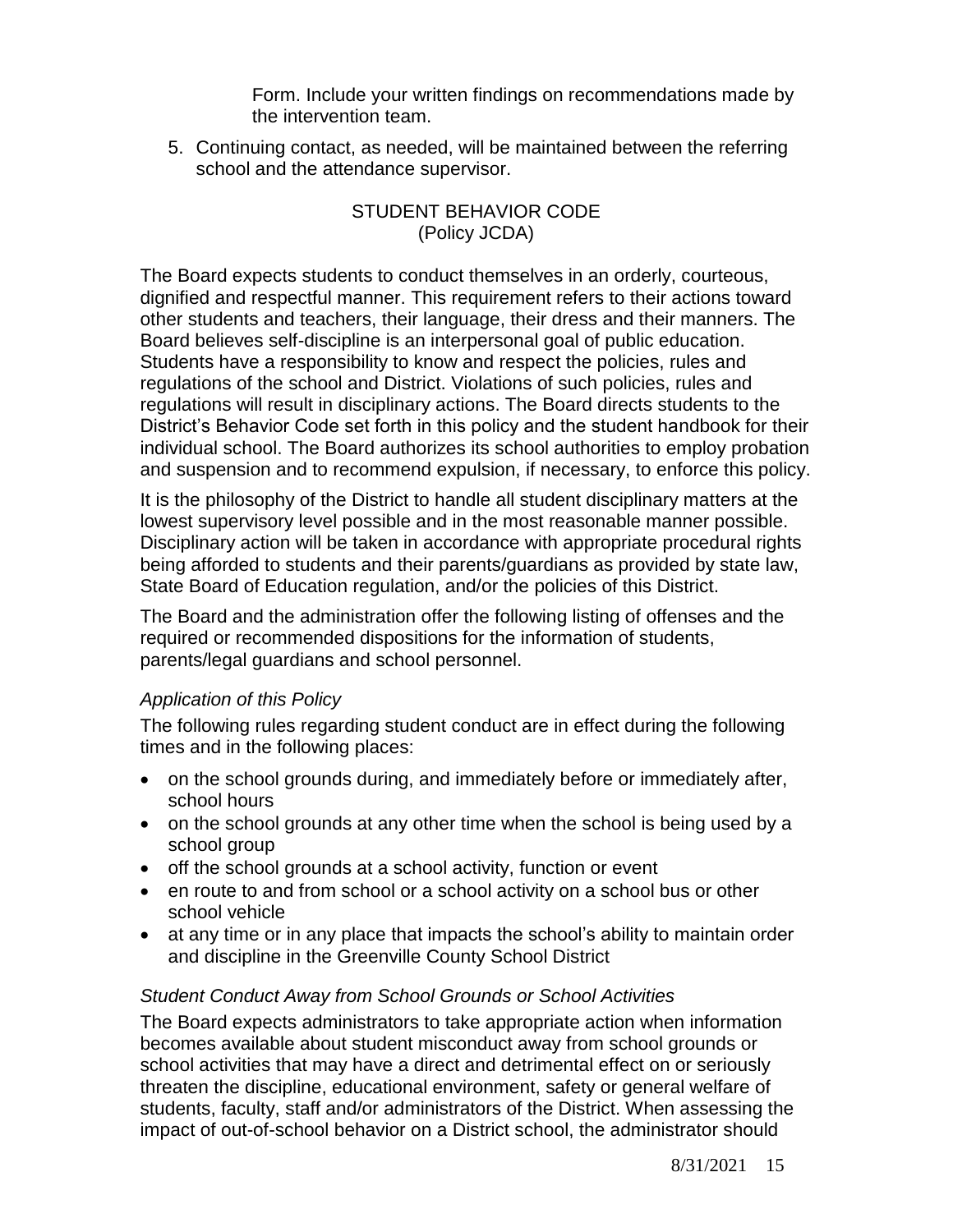take into consideration the seriousness of the alleged out-of-school offense and the protection of students, faculty, staff and administrators from the effects of violence, drugs and/or disruptions.

Administrators are directed to evaluate each situation on a case-by-case basis. At a minimum, administrators or their designees should meet with the student upon his/her arrival at school, give the student notice of the concerns based on the reported out-of-school behavior and allow the student an opportunity to present his/her side of the story. Based upon all of the circumstances, including a finding that the alleged conduct will have a direct and immediate effect on the school or threatens the discipline, educational environment, safety or general welfare of students, faculty, staff and/or administrators of the school, the administration may either permit the student to attend classes as usual or may take appropriate disciplinary action including, but not limited to, in-school suspension or out-of-school suspension in order to conduct an investigation into the matter. The parents/ legal guardians of students will be notified of any action taken by the administration and offered the opportunity for a conference with the administration.

In the event the student is incarcerated based on his/her out of-school conduct, the principal or his/her designee will notify the student that he/she is to meet with the administration prior to returning to school.

At the conclusion of the inquiries to obtain more information on the matter, the administrator or his/her designee should take appropriate action which may include, but is not limited to, one or more of the following:

- returning the student to his/her normal class schedule and removing all evidence of suspension
- placing the student on probation and allowing the student to resume his/her normal class schedule
- placing the student on probation, allowing the student to continue class work, but restricting the student's participation in extracurricular activities and/or designated school activities, for example, clubs, study halls, pep rallies, student government activities, and so forth
- suspending the student
- recommending placement in the District's alternative school

• recommending expulsion of the student for the remainder of the year The disciplinary action taken must be supported by the evidence and take into full consideration the impact of the student's presence at school on the discipline, educational environment and safety or general welfare of other students, faculty, staff and/ or administrators of the school.

## *Levels of Offenses*

Students who engage in an ongoing pattern of behavior that is disruptive to the orderly operations of the school shall be recommended for expulsion. The following is a general listing of offenses and the required or recommended disciplinary actions which should be taken as a result of such offenses being committed.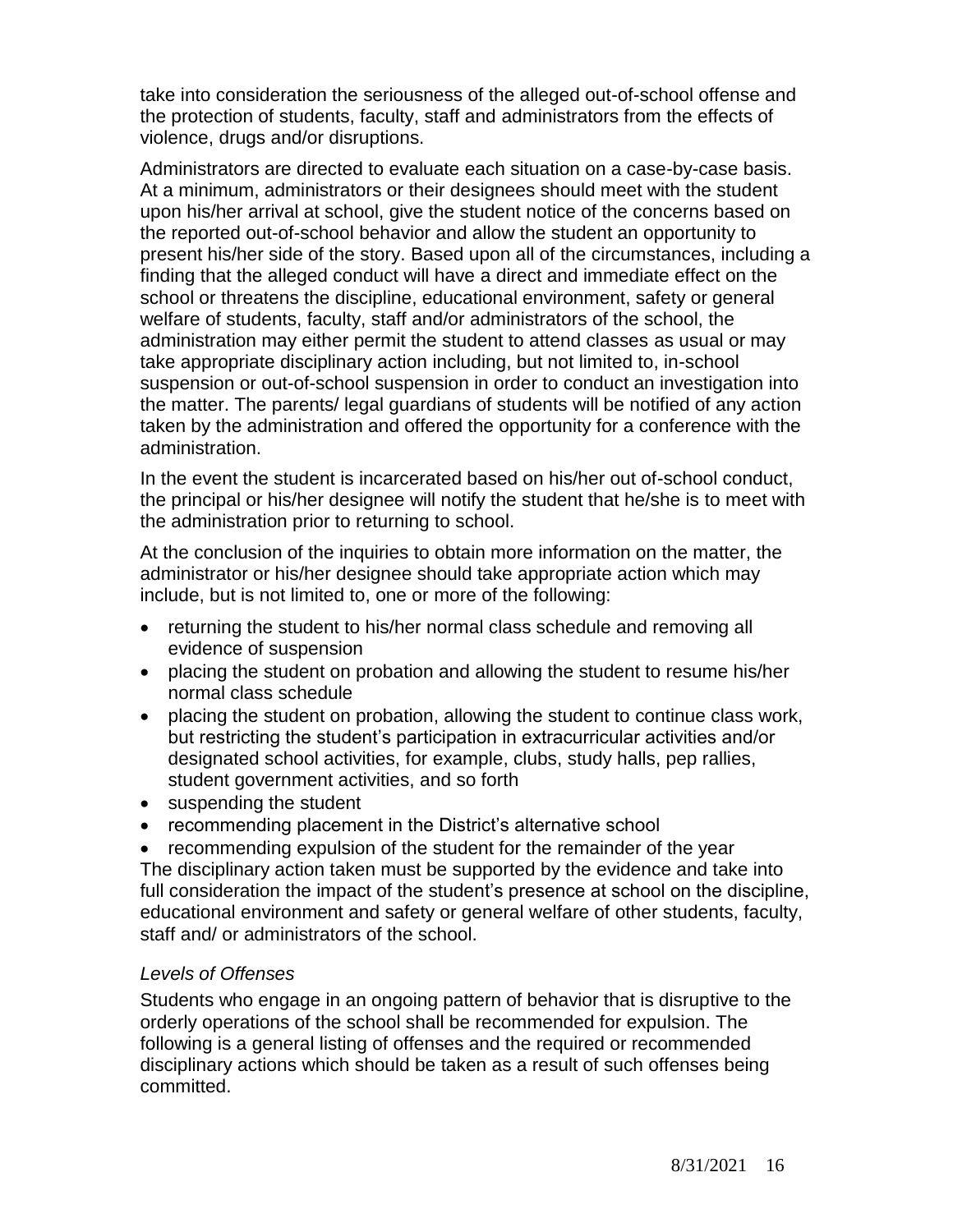# *Disorderly Conduct - Level I*

Disorderly conduct is defined as any activity in which a student engages that tends to impede orderly classroom procedures or instructional activities, orderly operation of the school or the frequency or seriousness of which disturbs the classroom or school.

Acts of disorderly conduct may include, but are not limited to, the following:

- classroom tardiness
- cheating on examinations or classroom assignments
- lying
- blackmail of other students or school personnel
- acting in a manner so as to interfere with the instructional process
- abusive language between or among students, to include profane language
- failure to complete assignments or carry out directions
- use of forged notes or excuses
- violation of school bus regulations
- cutting class

In addition to discipline at school, a student is subject to disciplinary action, including suspension and/or expulsion, for misconduct away from school if the school administration determines the student's presence to be detrimental to the best interest of the school.

- possession or use of a paging device in violation of District policy
- school tardiness
- truancy
- use of obscene or profane language or gestures
- other disorderly acts as determined at the school level, which are not inconsistent with Board policy The administration may apply sanctions in cases of disorderly conduct which may include, but are not limited to, the following:
- verbal reprimand

withdrawal of privileges (a privilege, as defined by the Greenville County School Board, is a student's opportunity to participate in any function of the school beyond attending class, riding buses and participating in the School District's food service program)

- demerits
- detention
- in-school/out of school suspension
- other sanctions approved by the Board or administration

## *Disruptive Conduct - Level II*

Disruptive conduct is defined as those activities engaged in by student(s) which are directed against persons or property and the consequences of which tend to endanger the health or safety of themselves or others in the school. Some instances of disruptive conduct may overlap certain criminal offenses, justifying both administrative sanctions and court proceedings.

The administration may reclassify disorderly conduct (Level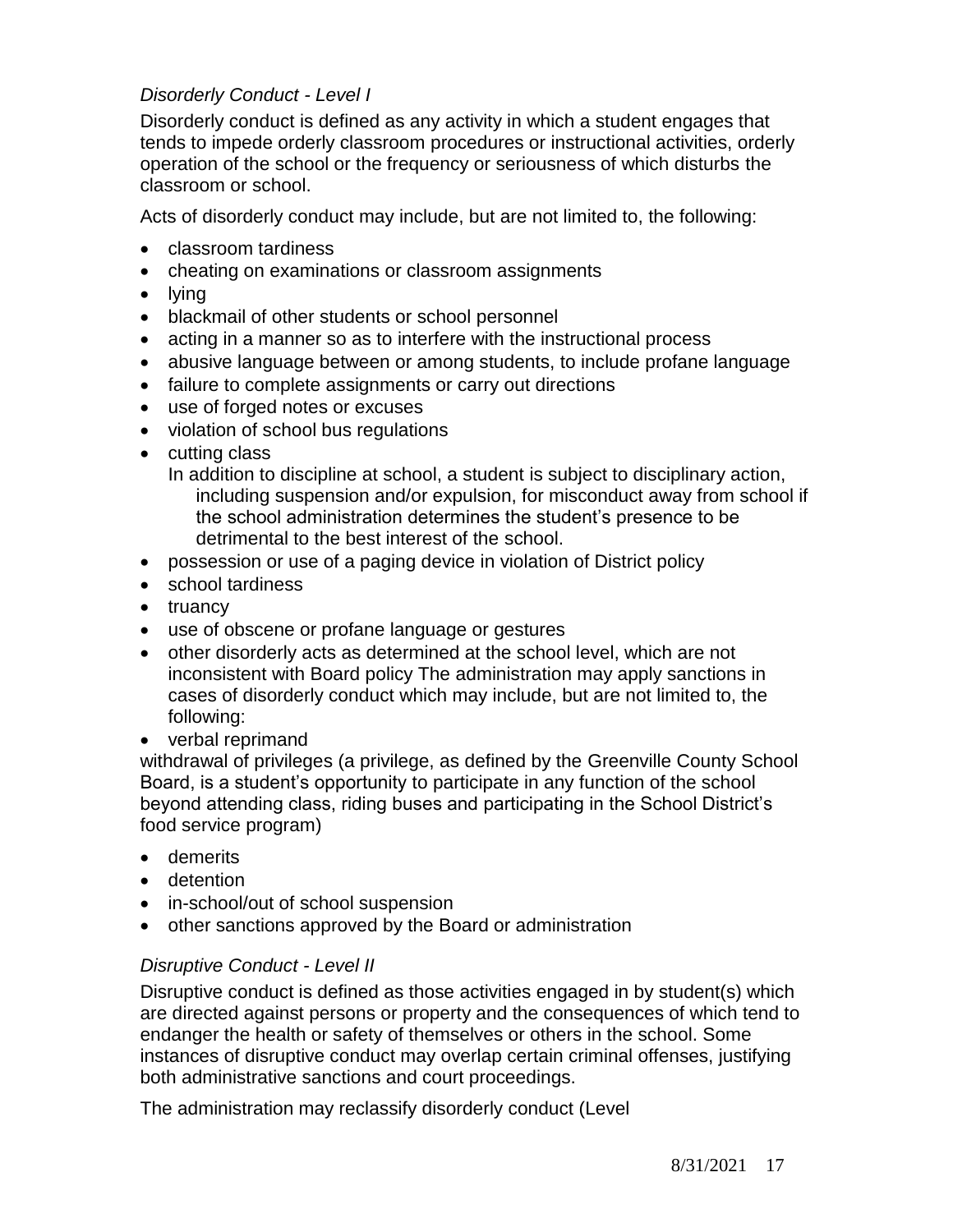I) as disruptive conduct (Level II) if the student engages in the activity three or more times.

Acts of disruptive conduct may include, but are not limited to, the following:

- fighting
- vandalism (minor)
- stealing
- use or possession of laser pointers, fireworks, smoke bombs, pepper-style sprays, and other similar devices or materials
- threats against others
- trespass
- abusive language to staff, to include profane language
- other disruptive acts which interfere with the educational process
- refusal to obey school personnel or agents (such as volunteer aides or chaperones) whose responsibilities include supervision of students
- possession or use of unauthorized substances, including tobacco and tobacco products, non-prescription drugs, "look a-like" drugs, and drug paraphernalia, including rolling papers
- illegally occupying or blocking in any way school property with the intent to deprive others of its use
- inappropriate verbal or physical conduct of a sexual nature
- misuse of District technology resources
- gambling on school property
- unlawful assembly
- disrupting lawful assembly
- harassment, intimidation or bullying
- intimidating, threatening, or physically abusing another student
- any other acts as determined at the school level that are not inconsistent with Board policy The administration may apply sanctions in cases of disruptive conduct which may include, but are not limited to, the following:
- in-school suspension
- **withdrawal of privileges (a privilege, as defined by theGreenville County School Board, is a student's opportunity to participate in any function of the school beyond attending class, riding buses and participating in the School District's food serviceprogram)**
- temporary removal from class
- out-of-school suspension
- referral to outside agency
- assignment to alternative school
- expulsion
- restitution of property and damages, where appropriate, should be sought by local school authorities
- other sanctions as approved by the Board or administration

# *Criminal Conduct - Level III*

Criminal conduct is defined as those activities engaged in by students (whether or not they result in criminal charges) that result in violence to themselves or to another's person or property or which pose a direct and serious threat to the safety of themselves or others in the school. These activities usually require administrative actions which result in the immediate removal of the student from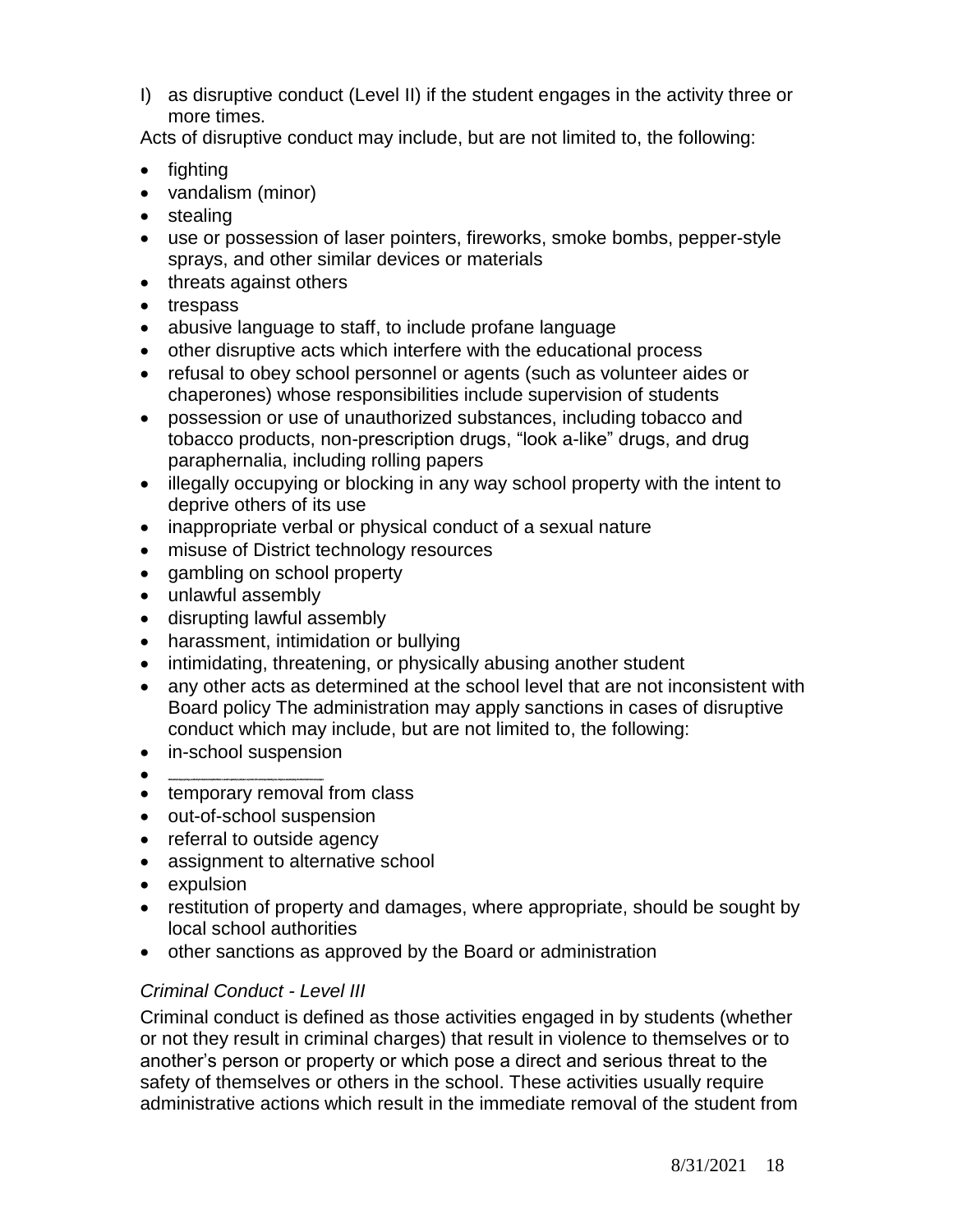the school, the intervention of law enforcement authorities and/or action by the Board.

Whenever a student is engaging or has engaged in activities including, but not limited to, one of the acts specified below, while on school property or at a school sanctioned or sponsored activity which a principal or his/her designee has reason to believe may result, or has resulted, in injury or serious threat of injury to a person or to his/her property, the principal or his/her designee is required to notify law enforcement officials. Acts for which principals must recommend students for expulsion include, but are not limited to, the following:

- bomb threat
- possession, use or transfer of weapons a weapon is defined as a firearm (rifle, shotgun, pistol or similar device that propels a projectile through the energy of an explosive); a knife, razor, bludgeon, blackjack, metal pipe or pole, brass knuckles (to include multi-finger rings); incendiary or explosive device; or any other type of device or object which may be used to inflict bodily injury or death
- sexual offenses (which include sexual acts that do not result in a criminal offense)
- arson
- distribution, sale, purchase, manufacture, use, being under the influence of, or unlawful possession of alcohol or a controlled substance, as defined in S.C. Code Ann. §§ 44-53-110 through 44-53-270. (See Policy JCDAC)
- threatening to take the life of or inflict bodily harm upon a school employee or member of their immediate family
- ganging ("Ganging" or participating as a member of a gang and inflicting a violent act of bodily harm, however slight, upon another person will not be tolerated. A "gang" shall consist of two or more persons acting together for and with the purpose of committing an act of violence against another person. "Participation" also includes any act that interferes with or hinders a staff member from stopping the infliction of bodily injury that is the objective of the gang.) Additional acts for which principals may recommend students for expulsion include, but are not limited to, the following:
- vandalism (major)
- theft, possession or sale of stolen property
- disturbing the schools
- possession, use, or transfer of "look-a-like" weapons
- assault and battery
- extortion
- any other acts as determined by the Board

## *Note Regarding Student Under the Influence*

In determining whether a student is under the influence of alcohol or a controlled substance, the student's appearance, behavior, manner, presence of an odor of the substance, and statements made by the student as to the use of controlled substances or alcohol may be considered without regard to the amount of alcohol/controlled substance consumed.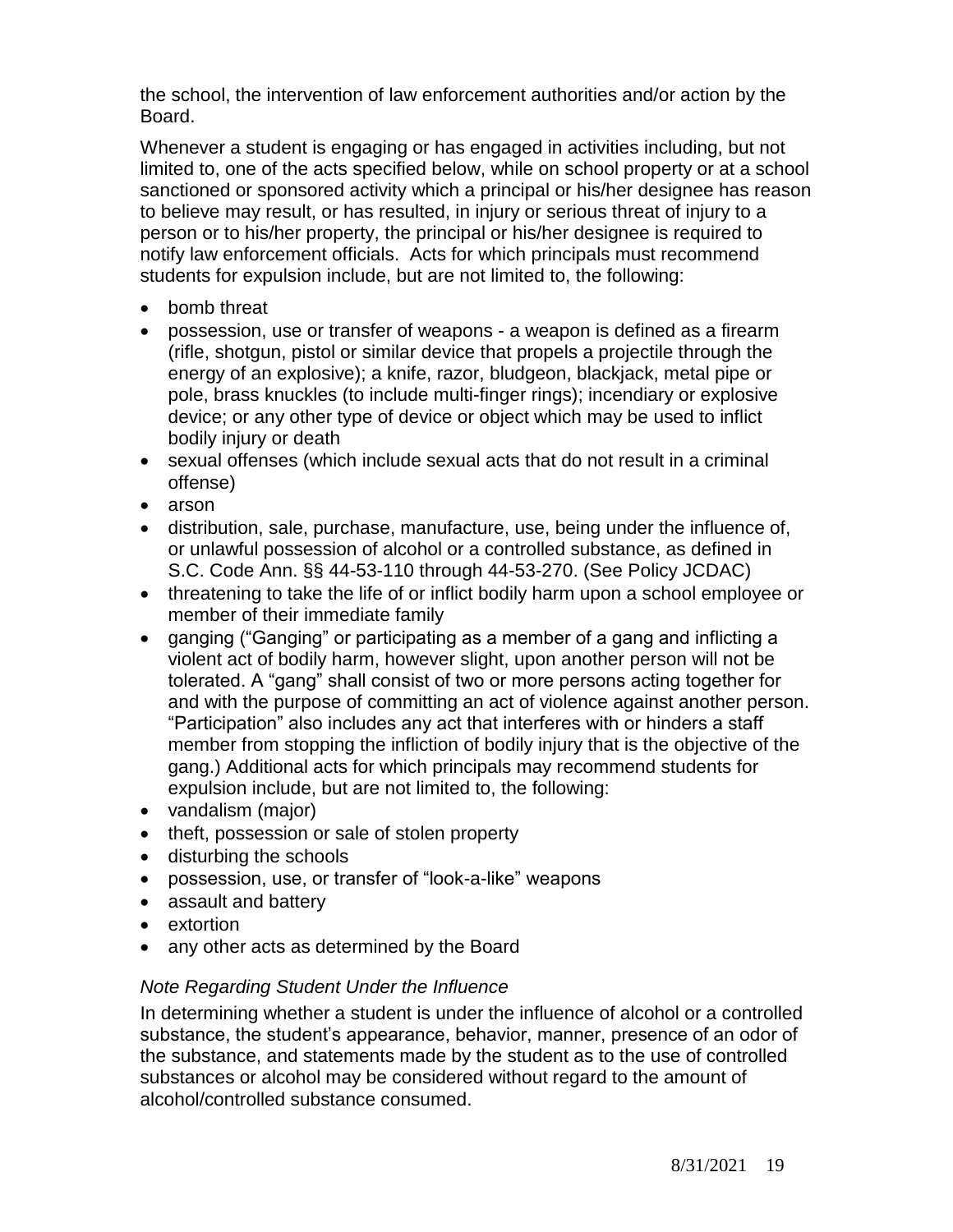# *Note Regarding Recommendations for Expulsion*

Recommendations for expulsion do not automatically result in expulsion. Hearing officers have the authority and flexibility to consider other disciplinary action based on the offense, age of student, previous disciplinary record, extenuating circumstance, and totality of the incident.

The principal must recommend students for expulsion if they have committed offenses which are underlined. If a student commits an offense that is not underlined, the principal may recommend the student for expulsion when the circumstances warrant it. The administration may apply sanctions in cases of criminal conduct which may include, but are not limited to, the following:

- **withdrawal of privileges (a privilege, as defined by theGreenville County School Board, is a student's opportunity to participate in any function of the school beyond attending class, riding buses and participating in the school District's food serviceprogram)**
- out-of-school suspension
- assignment to alternative school
- expulsion
- restitution of property and damages, where appropriate, should be sought by local school authorities
- other sanctions as approved by the Board or administration

## *Extenuating, Mitigating or Aggravating Circumstances*

The Board confers upon the Superintendent or his/her designee the authority to consider extenuating, mitigating or aggravating circumstances which may exist in a particular case of misconduct. The administrator should consider such circumstances in determining the most appropriate sanction.

## *Discipline of Disabled Students*

Students identified as disabled pursuant to the Individuals with Disabilities Education Improvement Act ("IDEIA disabled") will be disciplined in accordance with federal and state law as set forth in the special education procedures developed by the administration.

## *Paging Devices, Telecommunications Devices, and Cell Phones*

For purpose of this policy, paging devices are defined as telecommunications devices, to include mobile telephones that emit an audible signal, vibrate, display a message or otherwise summon or deliver a communication to the possessor. Students who choose to bring paging devices to school must keep them in their vehicles or lockers, or another appropriate location determined by the school principal. During school hours while on school grounds, no student may use, or have turned on, a paging device without the prior permission of the principal, as set forth below. "Turned on" includes a paging device that is activated and set or programmed to ring, vibrate or otherwise send or receive a signal.

The principal or his/her designee may authorize a student to otherwise possess a paging device if the student is an active member of an emergency service organization, needs the paging device for a legitimate medical reason or otherwise needs the paging device for a legitimate reason, as determined by the principal. In such cases, the student must have prior written consent from the principal or his/her designee.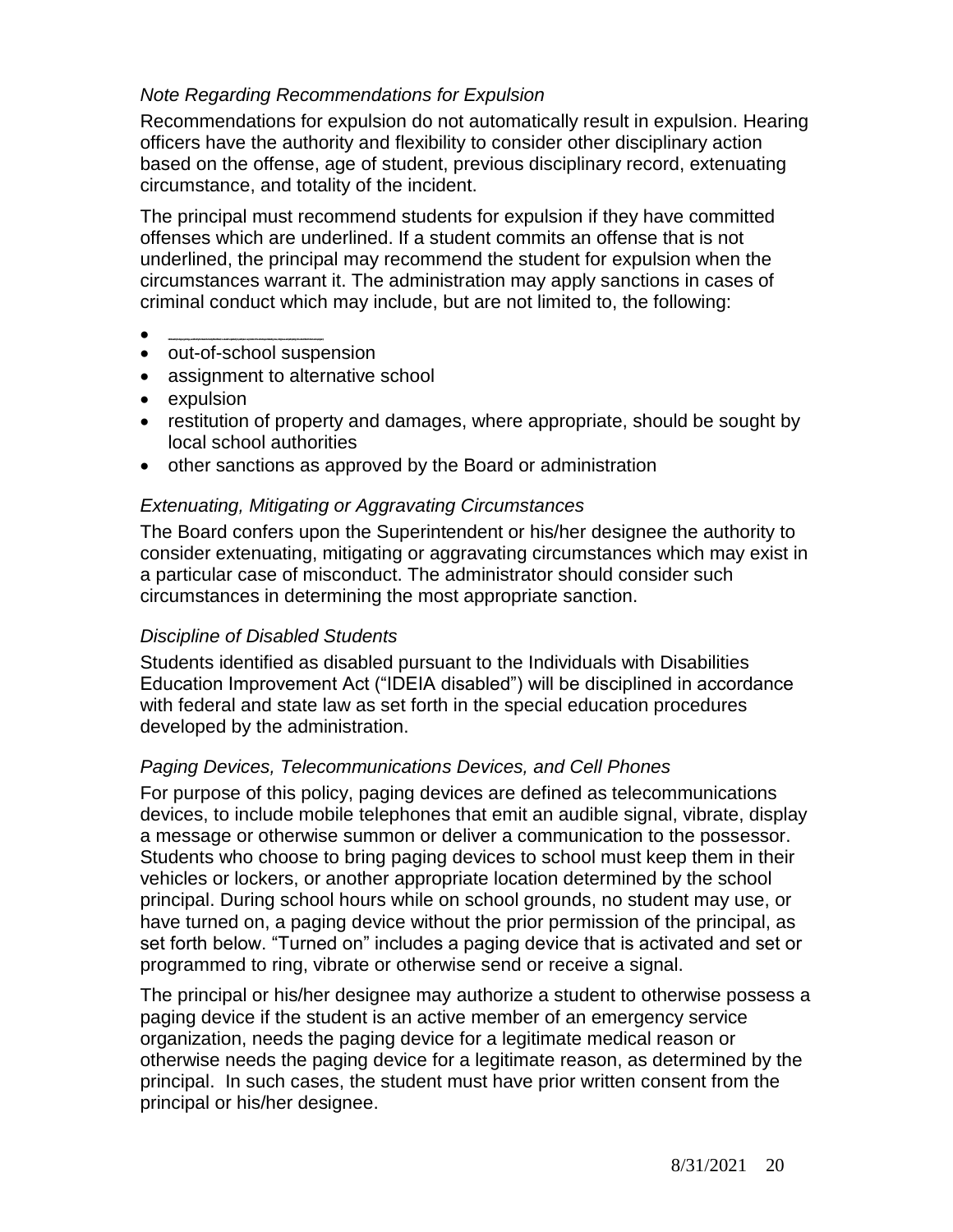A person who finds a student in possession or use of a paging device in violation of this policy must report the student to the school principal. The principal or his/her designee must confiscate the device. The device will be returned to the student's parent/legal guardian according to the terms set forth below. Confiscated cell phones must be returned to a parent/legal guardian prior to the end of the school year. A student who violates this policy regarding use and possession of paging devices is subject to discipline as follows:

*First offense* – confiscation of the paging device or mobile telephone and after a conference held the next school day with the parent/legal guardian, the paging device or mobile telephone will be returned to the parent/legal guardian. The parent/legal guardian must sign an agreement acknowledging their understanding of Board Policy JDCA and the penalties for subsequent violations.

*Second offense* **-** confiscation of the paging device or mobile telephone and after a conference with the parent/legal guardian, the paging device or mobile telephone will be returned to the parent/legal guardian 30 calendar days after the confiscation.

*Third and subsequent offenses* - confiscation of the paging device or mobile telephone and after a conference with the parent/legal guardian, the paging device or mobile telephone will be returned to the parent/legal guardian 60 calendar days after the confiscation.

> **SUSPENSION** (Summary of Policy JDD)

The Board provides due process of law to students, parents/ legal guardians and school personnel through procedures for the suspension of students, which are consistent with federal law, state law and regulation and local policy. According to state law, the Board may authorize the suspension of a student from school for commission of any crime, gross immorality, gross misbehavior, persistent disobedience or for violation of written rules and regulations established by the District Board of Trustees (Student Behavior Code Policy JCDA), or the State Board of Education. The Board may also authorize the suspension of a student when the presence of the student is detrimental to the best interest of the school. Suspension means a student cannot attend school or be on the school grounds and cannot attend any program at the school in the daytime or at night and cannot ride a school bus.

Suspension is the exclusion of a student from school and school activities for a period of time not to exceed 10 school days for any one offense. The Board uses the word suspension in this policy to mean either suspension from school or inschool suspension as determined by the principal. The Board delegates the power of suspension to District administrators.

Requests for review of suspensions may be made to the principal and the Superintendent's designee. The decision of the Superintendent's designee ends the appeal process for suspensions. However, the Board must review suspensions that occur within the last 10 days of the school year if such suspension would make a student ineligible to receive credit for the school year.

Suspension of students who are classified as disabled will be handled consistent with federal and state law and with procedures established by the Board.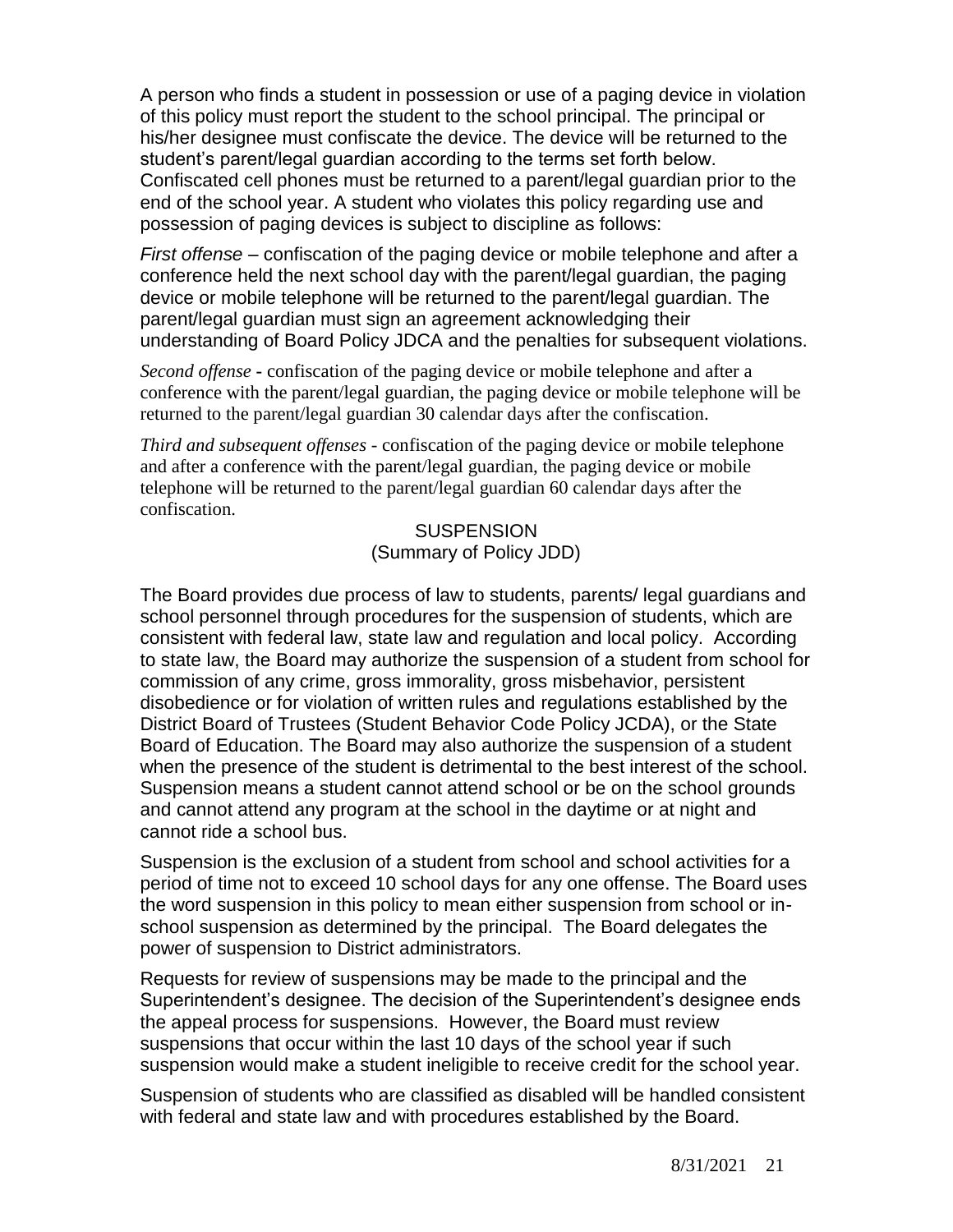## *Missed Work*

Students who are suspended must make up missed work.

Parents can direct questions to INFOLine at 355-3100. Service representatives can answer questions about school assignment, attendance requirements, school calendar, student enrollment procedures, bus transportation, and other matters.

For further information call 355-3100 or log onto our website at [www.greenville.k12.sc.us.](http://www.greenville.k12.sc.us/)

#### **EXPULSION** (Summary of Policy JDE)

Expulsion is the removal of a student from a school for the remainder of the school year, except in cases of permanent expulsion. A student may be expelled for any reason listed in the Student Behavior Code Policy JCDA, for the commission of any crime, gross immorality, gross misbehavior or the violation of any other written rules and regulations established by the Board or the State Board of Education, or when the presence of the student is deemed to be detrimental to the best interests of the school. Students who engage in an ongoing pattern of behavior that is disruptive to the orderly operations of the school shall be recommended for expulsion, as set forth in Policy JCDA. Expulsion means the student cannot attend school or be on the school grounds, cannot attend any school-related events or activities on or off campus, and cannot ride a school bus. The Board delegates to a District hearing officer the authority to conduct administrative hearings and expel students. The decision of the hearing officer may be appealed by either the student or the administration to the Board as indicated in Policy JDE.

## HARRASSMENT, INTIMIDATION, AND BULLYING (Summary of Policy and Administrative Rule JCDAG)

As provided in the South Carolina Safe School Climate Act, the District prohibits acts of harassment, intimidation or bullying of a student by another student or students, staff, or third parties that interfere with or disrupt a student's ability to learn and the school's responsibility to educate its students in a safe and orderly environment whether in a classroom, on school premises, on a school bus or other school-related vehicle, at an official school bus stop, at a school-sponsored activity or event, whether or not it is held on school premises, or at another program or function where the school is responsible for the student. The District expects students to conduct themselves in an orderly, courteous, dignified, and respectful manner. Students and employees have a responsibility to know and respect the policies, rules and regulations of the school and District.

## *Definitions*

"Harassment, intimidation, or bullying" is defined as a gesture, an electronic communication, or a written, verbal, physical, or sexual act that a reasonable person should know will have the effect of: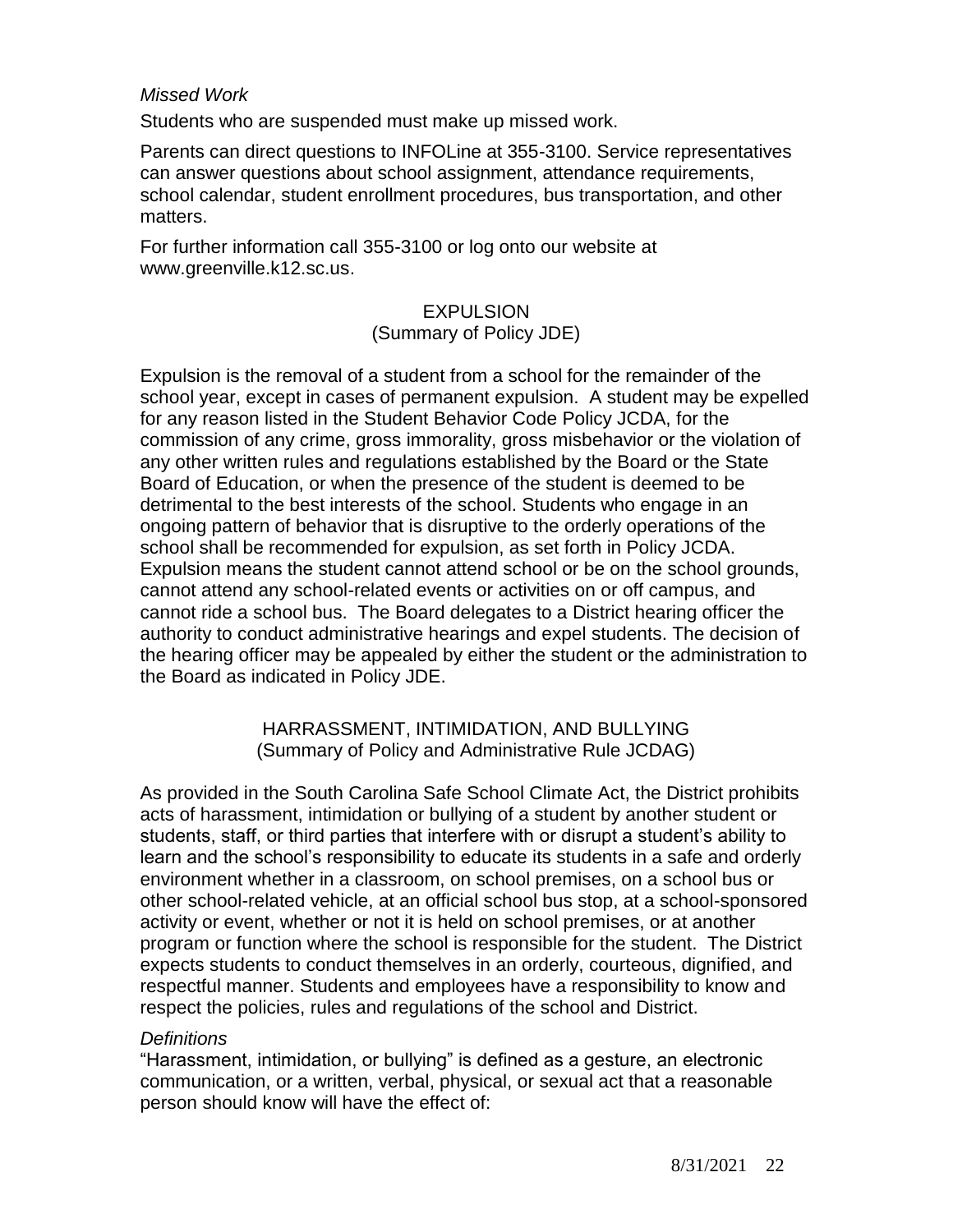- a) harming a student, physically or emotionally, or damaging a student's property, or placing a student in reasonable fear of personal harm or damage to his property; or
- b) insulting or demeaning a student or group of students in such a way as to cause substantial disruption in, or substantial interference with, the orderly operation of the school.

#### *Reporting*

Any student who believes he/she has been subject to harassment, intimidation, or bullying should file a complaint with the principal or his or her designee. Such a complaint may also be filed by a student's parent. If an employee receives a complaint of harassment, intimidation, or bullying or observes any behavior which could amount to harassment, intimidation, or bullying, the employee must transmit the complaint to the school's principal or other designated contact person as soon as practicable.

*Consequences for Engaging in Harassment, Intimidation, or Bullying* If the investigation determines that harassment, intimidation, or bullying has occurred, the administration shall take reasonable, timely, age-appropriate, and effective corrective action. Examples of corrective action include, but are not limited to, disciplinary action against the aggressor, up to and including termination of an employee or expulsion of a student; special training or other interventions; apologies; dissemination of statements that the school does not tolerate harassment, intimidation, or bullying; independent reassessment of student work; and/or tutoring.

Individuals, including students, employees, parents, and volunteers, may also be referred to law enforcement officials. The District will take all other appropriate steps to correct or rectify the situation.

> SEXUAL HARRASSMENT (Summary of Policy JCDAG)

All students and employees must avoid any action or conduct that could be viewed as sexual harassment or inappropriate conduct of a sexual nature. This includes any action or conduct communicated or performed in person, in writing or electronically. Sexual harassment or inappropriate conduct of a sexual nature directed at students, either male or female, by District employees, other students, volunteers or third parties associated with schools is strictly prohibited. Such conduct is considered a violation that is disorderly, disruptive, and/or criminal in nature and will not be tolerated. Any employee who engages in such conduct may be subject to disciplinary action, up to and including a recommendation for termination. A student who engages in such conduct may be disciplined up to and including expulsion. Any student who believes he/she has been subjected to sexual harassment or inappropriate conduct of a sexual nature by an employee, another student, a volunteer, or a third party, is encouraged to file a complaint in accordance with JCDAG. A parent may also file a complaint on behalf of his/her child. Students will not be subject to retaliation or reprisal for having filed a complaint.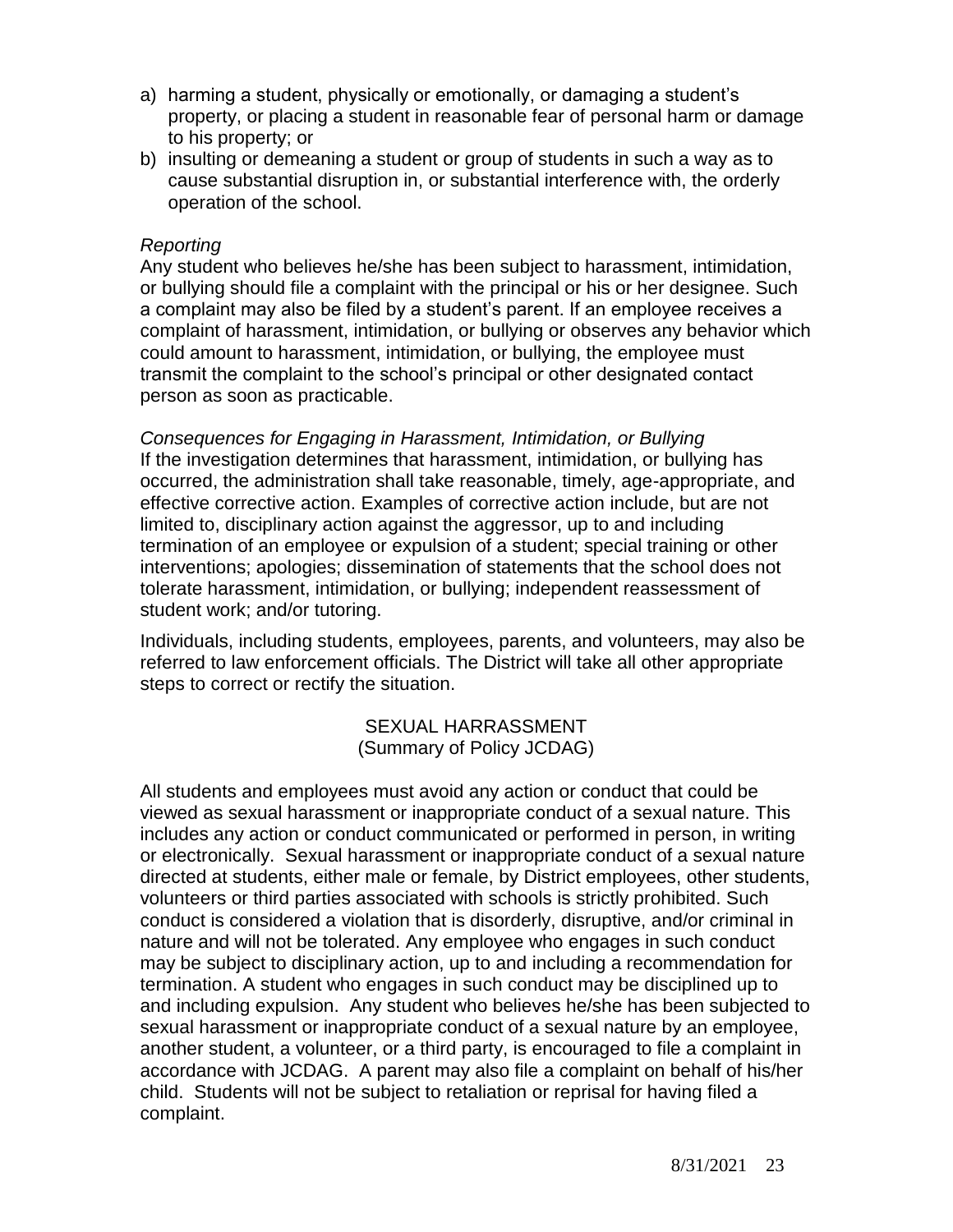## GANG ACTIVITY OR ASSOCIATION (Summary of Policy JCDAE)

Gangs and activities of gangs are prohibited on or near school property and at school-sponsored events. A "gang" consists of two or more persons acting together for and with the purpose of committing an act of violence against another person. The following conduct is prohibited at all times on school property and at school-sponsored events, regardless of where the events are held:

- Wearing, possessing, using, distributing, displaying or selling any clothing, jewelry, emblem, badge, symbol, sign, manner of grooming or other item that evidences or reflects membership in or affiliation with any gang
- Engaging in any act, either verbal or nonverbal, including, but not limited to, gestures or handshakes, that indicates membership in or affiliation with any gang
- Engaging in any act in furtherance of the interests of any gang activity, including, but not limited to, soliciting membership or affiliation with a gang; soliciting any person to pay for "protection"; or soliciting any person to engage in physical violence against any other person
- Painting, writing, engraving, or otherwise inscribing any gangrelated graffiti, messages, symbols or signs on school property In determining as part of the implementation of this regulation whether certain acts or conduct are gangrelated, school officials should consult with local law enforcement. If the District determines that a student has violated the prohibitions set forth in this policy, the student will be subject to exclusion from participation in extracurricular activities, detention, suspension, and/or expulsion, dependent upon the specific circumstances of the offense. Students also may be referred to law enforcement. The District also reserves the right to permanently prohibit any student from wearing or displaying any article of clothing or accessory which the District has determined to be a gang indicator.

## SEARCHES, STUDENT INTERROGATIONS, AND ARRESTS (Summary of Policy JCAB)

The Board recognizes that both state law and the Fourth Amendment to the United States Constitution protect citizens, including students, from unreasonable searches and seizures. The Board accordingly directs all District personnel to conduct searches and seizures on District property or during District sponsored events in accordance with applicable federal and state law.

## *Searches*

As authorized by state law, District and school administrators and officials may conduct reasonable searches on District property of lockers, desks, vehicles, and personal belongings such as purses, book bags, wallets, and satchels, with or without probable cause, subject to the limitations and requirements of this policy.

*Contacting Law Enforcement*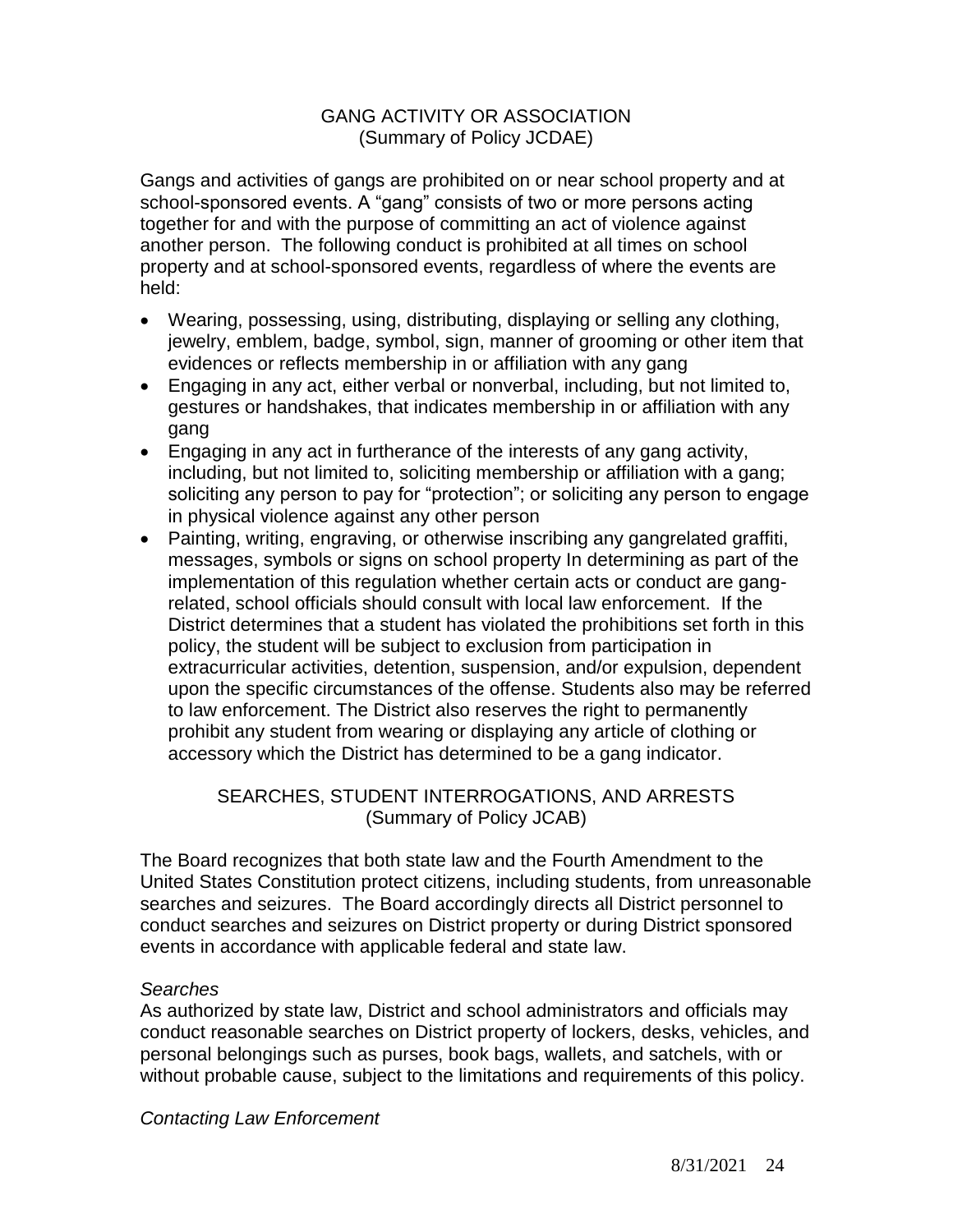As provided in S.C. Code Ann. § 59-24-60, school administrators must contact law enforcement authorities immediately upon notice that a person is engaging or has engaged in activities on school property or at a school sanctioned or sponsored activity, which may result, or results in, injury or serious threat of injury to the person, or to another person, or his property. Such reportable activities or conduct may include, but are not limited to, the examples of criminal conduct referenced in Level III of Board Policy JCDA (Behavior Code).

The Board recognizes that, when law enforcement authorities are contacted pursuant to S.C. Code Ann. § 59-24-60, the law enforcement authorities must make the determination whether they will conduct an investigation into the matter.

*Interrogations by School Personnel and School Resource Officers* Administrators and teachers, as well as school resource officers, may question students about any matter pertaining to the operation of a school and/or enforcement of its rules. The questioning shall be conducted discreetly and under circumstances which will avoid, to the extent practical under the circumstances, unnecessary embarrassment to the person being questioned. School resource officers shall act consistently with law enforcement guidelines should any routine questioning turn into a criminal investigation. Any student who answers falsely or evasively or who refuses to answer an appropriate question may be disciplined.

#### *Interrogations by Law Enforcement*

When law enforcement officers find it necessary to question a student during the school day regarding matters not connected to the school, the principal or his/her designee shall cooperate with law enforcement and shall request to be present, so long as his/her presence does not impede the investigation. The principal or his/her designee should make a reasonable attempt to contact the student's parent/legal guardian and request his/her presence.

> WEAPONS IN SCHOOL (Summary of Policy JCDAA)

While on school grounds, in school buildings, on buses or at school-related functions, students will not possess any item capable of inflicting injury or harm (hereinafter referred to as a weapon) to persons or property when that item is not used in relation to a normal school activity at a scheduled time for the student. No vehicles parked on school property may contain firearms, knives, blackjacks, or other items which are generally considered to be weapons. In addition to disciplinary action, having a weapon is a felony offense.

## *Weapons (firearms)*

The Board or its designee will expel for no less than one calendar year any student who has brought or possessed a firearm on school property, at District or school related functions, or at any setting under the jurisdiction of the Greenville County Schools. For purposes of this section of the policy, weapon is defined as a firearm. The term firearm is defined extensively in the U. S. Code, but generally means a weapon (gun) or destructive device (explosive, incendiary).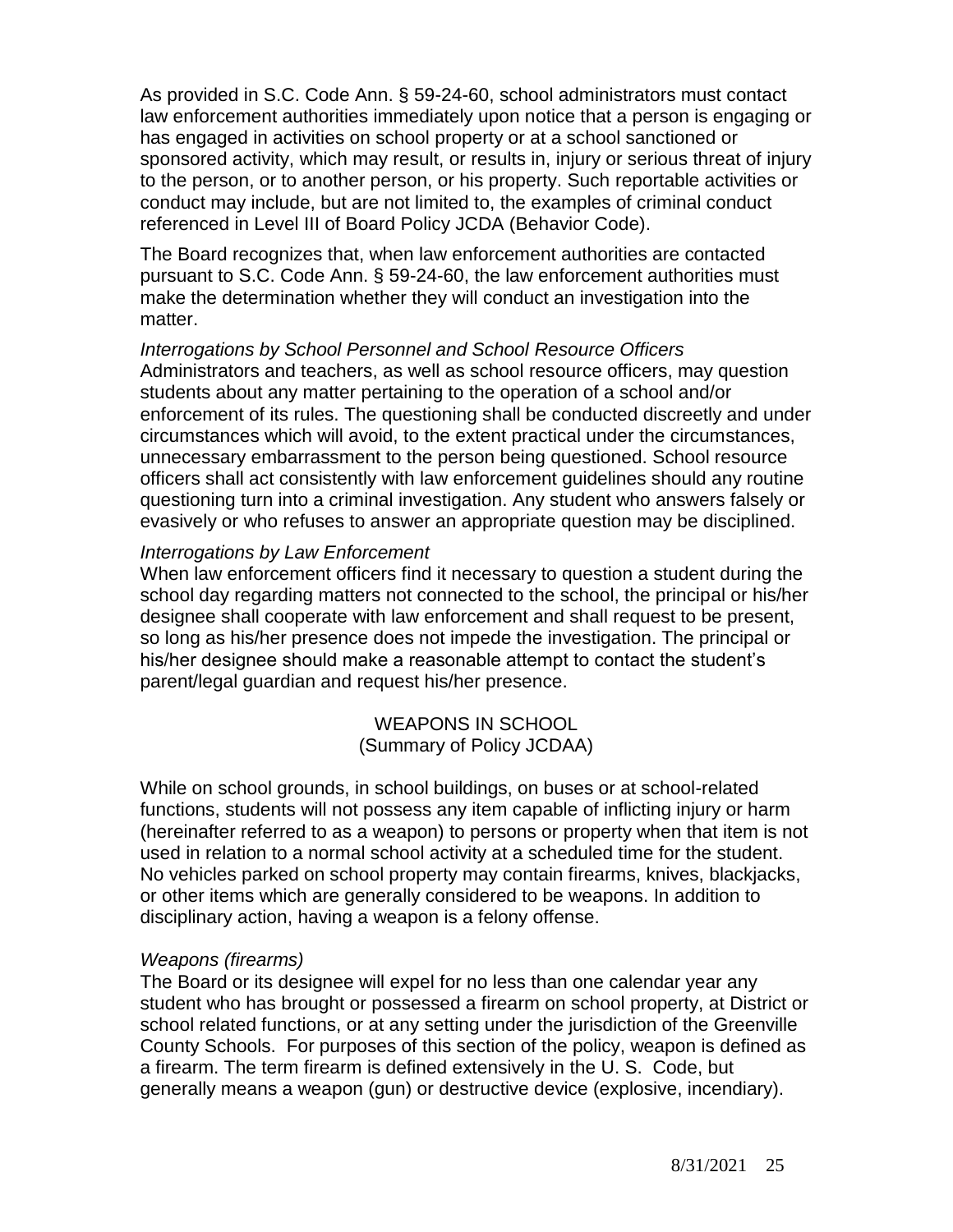## ALCOHOL USE/DRUG USE (Summary of Policy JCDAC)

No student, regardless of age, will possess, use, sell, purchase, barter, distribute, or be under the influence of alcohol or a controlled substance, as defined in S.C. Code Ann. §§ 44-53-110 through 44-53-270, (see the Behavior Code) in the following circumstances:

- on school property (including buildings, grounds, vehicles)
- at any school-sponsored activity, function or event, whether on or off school grounds (including any place where an interscholastic athletic contest is taking place)
- en route to or from, or during any field trip
- during any trip or activity sponsored by the Board or under the supervision of the Board or its authorized agents NOTE: In determining whether a student is under the influence of alcohol or a controlled substance, the student's appearance, behavior, manner, presence of an odor of the substance, and statements made by the student as to the use of controlled substances or alcohol may be considered without regard to the amount of alcohol/controlled substance consumed.

The administration will recommend students who violate this policy for expulsion. The Board intends to expel all students who are determined to have distributed any controlled substance on school grounds.

## TOBACCO USE (Policy JCDAB)

Students are not permitted to use or possess any tobacco products while in school buildings, on school grounds, on school buses, or at any time that a student is under the direct administrative jurisdiction of the school or school officials. Disciplinary actions will be handled in accordance with the Behavior Code.

## COMPUTER ACCEPTABLE USE RULE

Each school year every person who uses a Greenville County School District computer must review the Acceptable Use Rule (Board Rule EFE). This rule is available on the GCS website at

[www.greenville.k12.sc.us/gcsd/depts/ets/policy/aup.asp.](http://www.greenville.k12.sc.us/gcsd/depts/ets/policy/aup.asp)

## PARTICIPATION IN EXTRACURRICULAR ACTIVITIES

Student participation in extracurricular activities is a privilege (not a right) that a student earns through proper conduct and academic achievement. A student may be denied the privilege of participating in an extracurricular activity and/or an event when the student's conduct is not consistent with District Policy; the District's Behavior Code and/or academic standards; the conduct expectations and/or academic standards of the student's school; and/or the conduct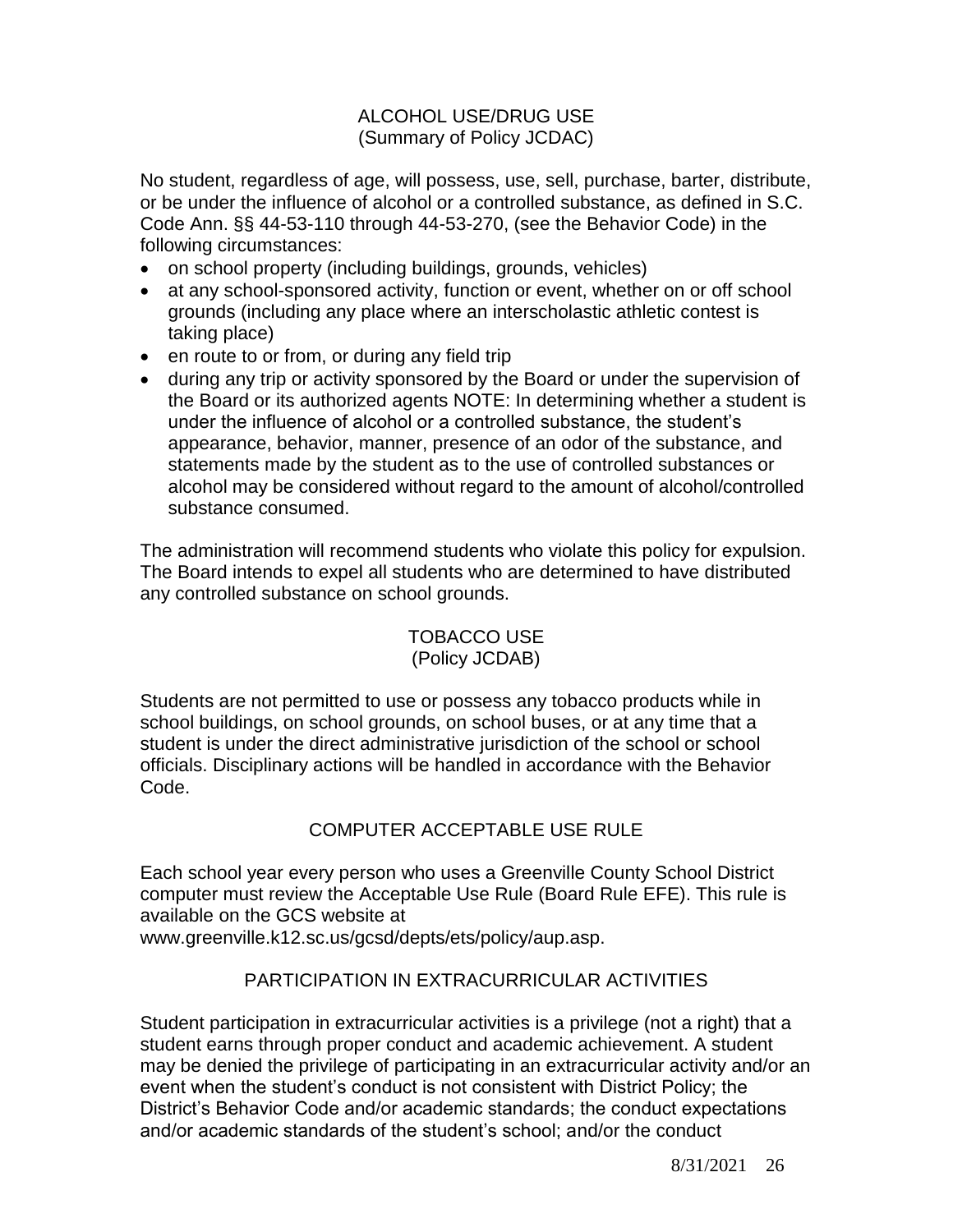expectations and/or academic standards of the particular activity. Extracurricular activities include, but are not limited to, athletic teams, academic clubs/ teams, prom, graduation exercises, and attendance at any school function outside of the normal school day

#### DRESS CODE (Policy JCDAF)

Greenville County School District students are expected to dress and be groomed in such a way as to not distract or cause disruption in the educational program or orderly operation of the school. Personal appearance of students should promote health and safety, contribute to a climate conducive to teaching and learning, and project a positive image of the District to the community. Students should dress for the educational setting and not the recreational one. The principal may create further guidelines regarding student dress, which are consistent with this policy.

- Clothing and/or hair should not be so extreme or inappropriate to the school setting as to disrupt the education process. Therefore, clothing deemed distracting, revealing, overly suggestive or otherwise disruptive will not be permitted.
- Wearing accessories or clothing that could pose a safety threat to oneself or others is not allowed.
- No Hats or sunglasses will be allowed in the building.
- Attire must not evidence membership or affiliation with a "gang" in any negative sense of the term.
- Proper shoes must be worn at all times.
- Attire must not be immodest, obscene, profane, lewd, vulgar, indecent or offensive.
- Clothing that inappropriately exposes body parts is not permitted. Students shall not expose undergarments.
- Students will not be allowed in the building with clothes that have holes
- Pants must be worn at the natural waistline and undergarments are not to be visible. Pants and slacks must not bag, sag, or drag.
- No clothing, jewelry, or tattoos are permitted that display profanity, suggestive phrases, or advertisements for, or messages or pictures depicting or suggesting alcohol, tobacco, drugs, sex, or gangs.

Additions for the Alternative Program will include but not be limited to the following:

- No "Bedroom Shoes", "Shower Shoes", "Flip Flops"
- Sandals must have a heel strap
- **Collared shirts must be worn by all students** (**no t-shirts except under collared shirts, this includes long sleeve tshirts)**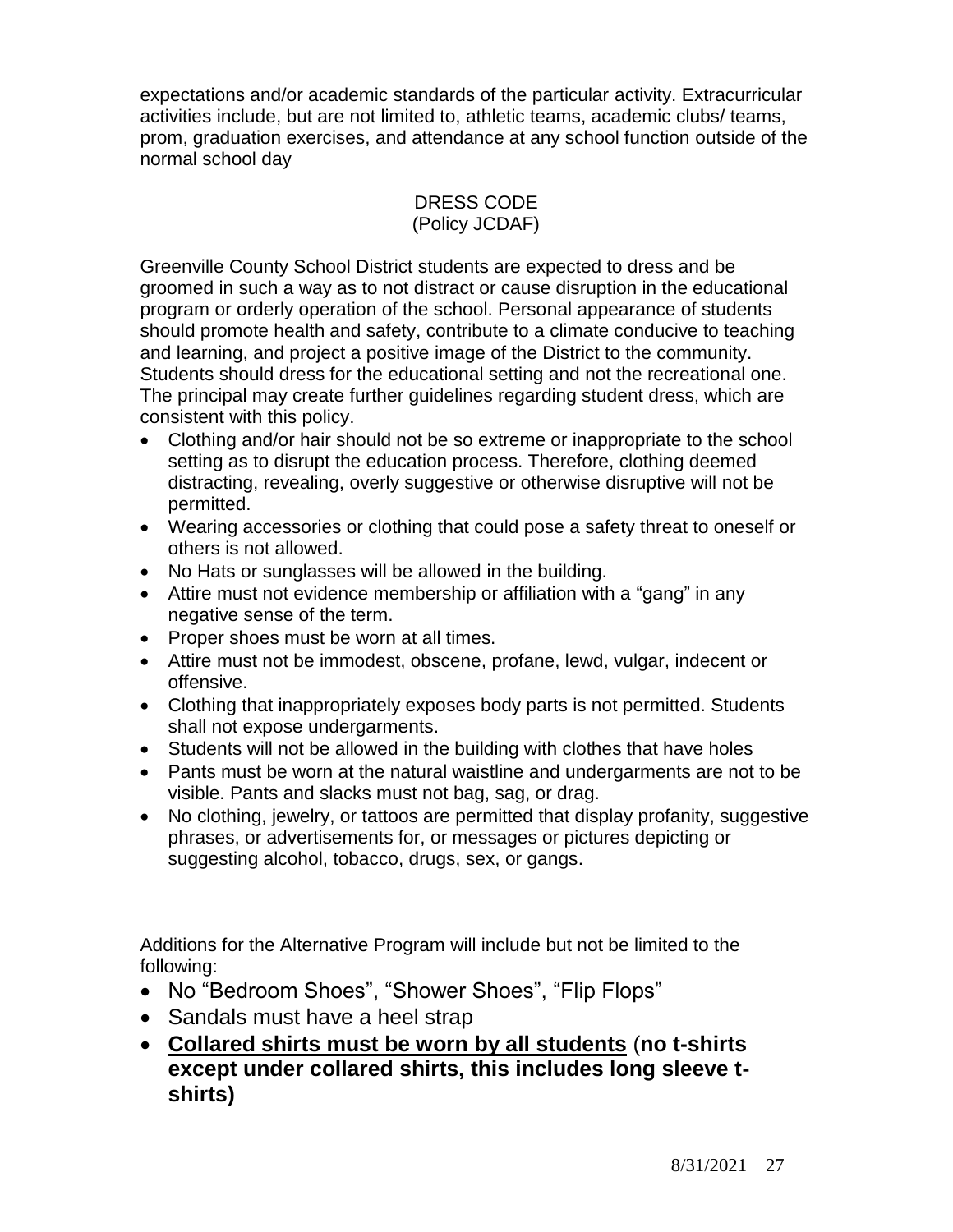- All shirts for all students must be neutral colors( white, black, brown, tan, green), **No Red or Blue will be allowed in the building by students, (this includes but is not limited to shirts ,jackets ,shoes and pants**)
- All shirts must cover the stomach and back (no crop tops)
- **Pants for males and females are khakis, dress pants, and some jeans (No blue jeans, or camos will be allowed. Students may wear black, gray or brown jeans, (any color of jeans except blue or red) No jeans or pants with the shredded look will be allowed)**
- No leggings or jeggings for females **unless they are under a skirt or dress**
- Male students **must always have a working belt on.**
- No **Gym Shorts** are allowed to be worn under pants
- No **shorts for males or females**
- No chains hanging from clothing
- No grilles
- All shirts for males must be tucked in at all times
- Students are not allowed to wear multiple layers of clothing (i.e. undergarments, gym shorts under pants, socks, etc.).
- No gloves can be worn in the building
- No jerseys of any type are allowed
- No clothing with holes will be allowed (Students will not be allowed to enter the building)
- Skirts and dresses must be knee length. (must be neutral colors)
- Accessories such as piercings are allowed as long as they do not become a distraction in class.
- **No Hoodie allowed in the program. Jackets without hoods that are not red or blue may be kept on.** regular sweatshirts are allowed to be worn over a collared shirt (crewneck and v-neck)
- No headbands or other hair products such as brushes, picks, combs, sponges, etc.…) pony tail twists are the only thing allowed to put hair up with
- No aerosol cans of any type
- Any student **caught with a phone on them will be suspended for 2 days (if parents cannot be contacted the suspension starts the following day.)**
- $\bullet$